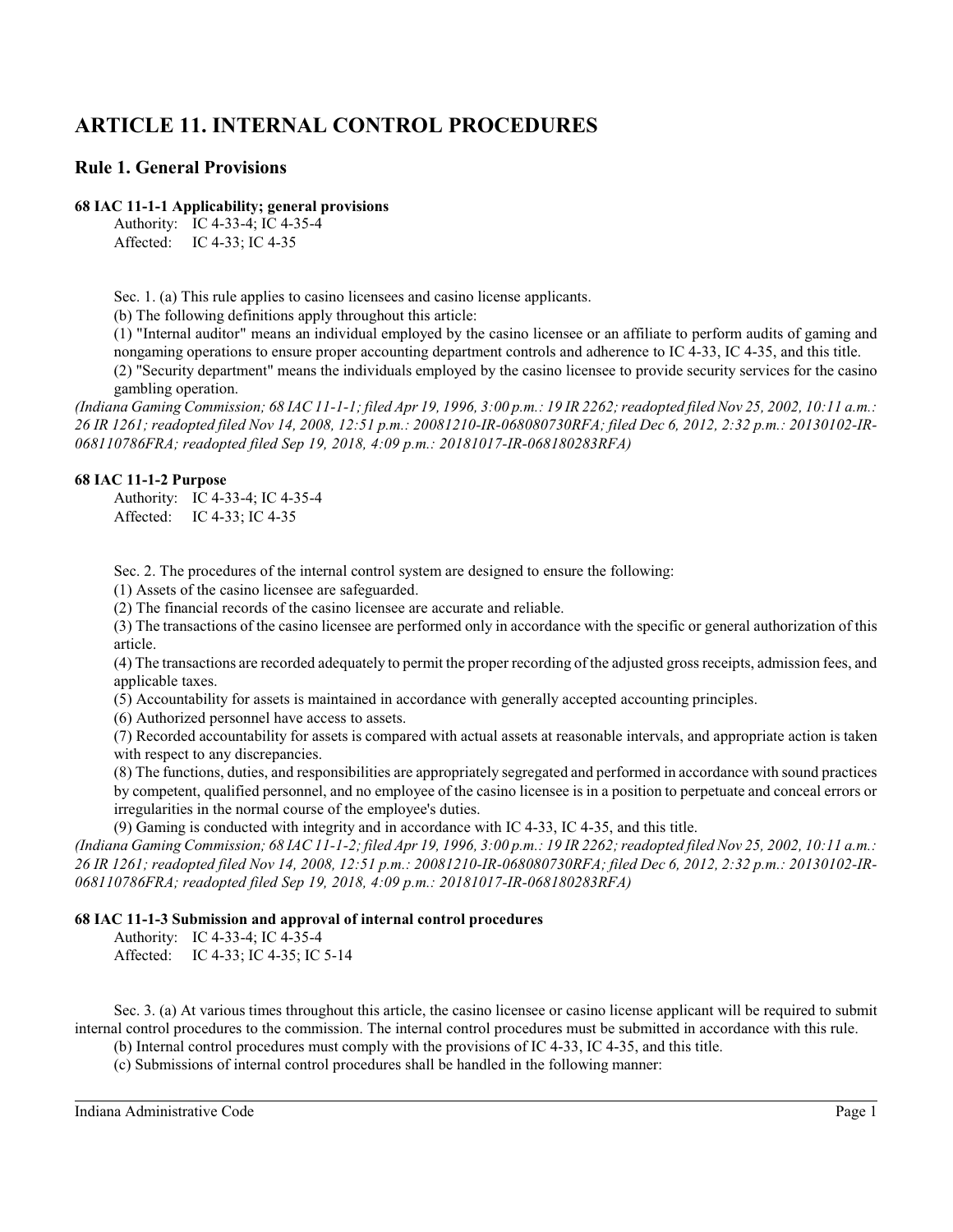(1) When called for in this article, the casino licensee or casino license applicant shall submit internal control procedures to the executive director at least sixty (60) days prior to the commencement of gaming operations.

(2) The executive director shall, in writing, approve the internal control procedures, in total or in part.

(3) Any portion of the internal control procedures not approved by the executive director shall be revised and resubmitted by the casino licensee or casino license applicant within the time period established by the executive director. This method shall be followed until all portions of the internal control procedures have been approved, or approval cannot be obtained.

(4) No casino licensee or casino license applicant may use an internal control procedure unless the internal control procedure has been approved, in writing, by the executive director.

(d) If the executive director determines, at any time, that approved internal control procedures are not adequate to ensure compliance with IC 4-33, IC 4-35, and thistitle, the executive director may direct the casino licensee, in writing, to amend its internal control procedures in accordance with section 4 of this rule.

(e) The casino licensee or casino license applicant shall stamp or otherwise mark each page of the internal control procedures submitted to the commission with the word "CONFIDENTIAL" if the material submitted is not subject to disclosure under IC 4-33 or IC 5-14, or both. *(Indiana Gaming Commission; 68 IAC 11-1-3; filed Apr 19, 1996, 3:00 p.m.: 19 IR 2262; readopted filed Nov 25, 2002, 10:11 a.m.: 26 IR 1261; readopted filed Nov 14, 2008, 12:51 p.m.: 20081210-IR-068080730RFA; filed Dec 6, 2012, 2:32 p.m.: 20130102-IR-068110786FRA; readopted filed Sep 19, 2018, 4:09 p.m.: 20181017-IR-068180283RFA)*

## **68 IAC 11-1-4 Amendments to internal control procedures**

Authority: IC 4-33-4; IC 4-35-4 Affected: IC 4-33; IC 4-35

Sec. 4. Amendments to the internal control procedures shall be handled in the following manner:

(1) Unless otherwise provided by the executive director, amendments to any portion of the internal control procedures must be submitted to the executive director at least thirty (30) days before using an amended internal control procedure.

(2) The executive director shall, in writing, approve the amendment to the internal control procedure, in total or in part.

(3) No casino licensee may use an amendment to its internal control procedures unless the amendment to the internal control procedure has been approved, in writing, by the executive director.

(4) The casino licensee shall advise the executive director of any change in a scheduled event at least twenty-four (24) hours before the change is instituted. If the time of the scheduled event has to be altered due to an emergency, the casino licensee shall:

(A) notify the enforcement agent, in writing, immediately; and

(B) provide a written explanation for the change to the executive director within twenty-four (24) hours.

*(Indiana Gaming Commission; 68 IAC 11-1-4; filed Apr 19, 1996, 3:00 p.m.: 19 IR 2262; readopted filed Nov 25, 2002, 10:11 a.m.: 26 IR 1261; filed Dec 6, 2006, 2:52 p.m.: 20070103-IR-068060191FRA; filed Dec 6, 2012, 2:32 p.m.: 20130102-IR-068110786FRA; readopted filed Sep 19, 2018, 4:09 p.m.: 20181017-IR-068180283RFA)*

## **68 IAC 11-1-5 Emergency procedures**

Authority: IC 4-33-4; IC 4-35-4 Affected: IC 4-33; IC 4-35

Sec. 5. (a) In the event of an emergency, the casino licensee may amend an internal control procedure. The enforcement agent must concur that an emergency exists prior to the amendment of an internal control procedure.

(b) The casino licensee shall do the following:

(1) Report an emergency amendment to the internal control procedures to the enforcement agent immediately.

(2) Submit a description of the amendment to the internal control procedures and the circumstances necessitating the amendment to the executive director within ten (10) business days of the amendment.

(c) As soon as the circumstances necessitating the emergency amendment to the internal control procedures abate, the casino licensee shall resume compliance with the approved internal control procedures. *(Indiana Gaming Commission; 68 IAC 11-1-5; filed*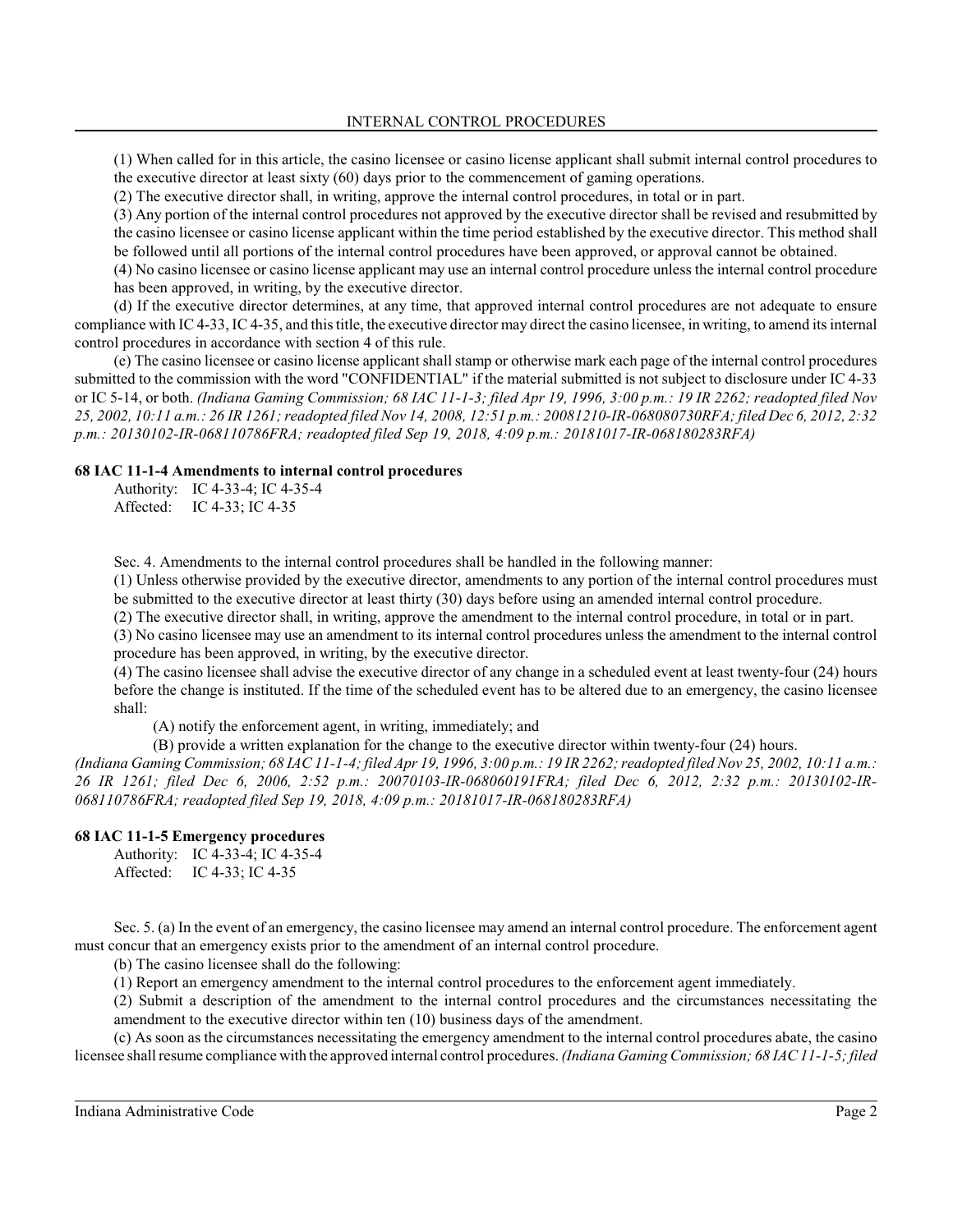*Apr 19, 1996, 3:00 p.m.: 19 IR 2263; errata filed Jun 20, 1996, 1:15 p.m.: 19 IR 3114; readopted filed Nov 25, 2002, 10:11 a.m.: 26 IR 1261; filed Dec 6, 2006, 2:52 p.m.: 20070103-IR-068060191FRA; filed Dec 6, 2012, 2:32 p.m.: 20130102-IR-068110786FRA; readopted filed Sep 19, 2018, 4:09 p.m.: 20181017-IR-068180283RFA)*

## **68 IAC 11-1-6 Compliance; failure to comply with internal control procedures** *(Repealed)*

Sec. 6. *(Repealed by Indiana Gaming Commission; filed Oct 21, 2016, 10:19 a.m.: 20161116-IR-068160052FRA)*

## **68 IAC 11-1-7 Deviation from provisions**

Authority: IC 4-33-4-; IC 4-35-4 Affected: IC 4-33; IC 4-35

Sec. 7. (a) The executive director or the commission may approve deviations from the provisions of this article if the executive director or the commission determines that the:

(1) procedure or requirement is impractical or burdensome; and

(2) alternative means of satisfying the procedure or requirement:

(A) fulfill the purpose of the rule;

- (B) are in the best interest of the public and the gaming industry in Indiana;
- (C) do not violate IC 4-33 or IC 4-35; and
- (D) will not reduce the integrity of the internal control procedures established by this article.

(b) If a licensee wishes to request a deviation or deviations from the provisions of thisrule, the licensee must do so in writing. *(Indiana Gaming Commission; 68 IAC 11-1-7; filed Apr 19, 1996, 3:00 p.m.: 19 IR 2263; readopted filed Nov 25, 2002, 10:11 a.m.: 26 IR 1261; readopted filed Nov 14, 2008, 12:51 p.m.: 20081210-IR-068080730RFA; filed Dec 6, 2012, 2:32 p.m.: 20130102-IR-068110786FRA; readopted filed Sep 19, 2018, 4:09 p.m.: 20181017-IR-068180283RFA)*

## **68 IAC 11-1-8 Reports by the executive director**

Authority: IC 4-33-4-1; IC 4-33-4-2; IC 4-33-4-3 Affected: IC 4-33

Sec. 8. The executive director shall report any action he or she has taken or contemplates taking under this article with respect to internal control procedures to the commission at the next meeting held under 68 IAC 1-2-5. The commission may direct the executive director to take additional or different action. *(Indiana Gaming Commission; 68 IAC 11-1-8; filed Apr 19, 1996, 3:00 p.m.: 19 IR 2263; readopted filed Nov 25, 2002, 10:11 a.m.: 26 IR 1261; filed Sep 30, 2004, 11:05 a.m.: 28 IR 528; readopted filed Sep 21, 2010, 3:55 p.m.: 20101020-IR-068100360RFA; readopted filed Nov 28, 2016, 4:15 p.m.: 20161228-IR-068160383RFA)*

# **Rule 2. Drop Bucket Process and Hard Count**

## **68 IAC 11-2-1 General provisions** *(Expired)*

Sec. 1. *(Expired under IC 4-22-2.5, effective January 1, 2009.)*

## **68 IAC 11-2-2 Submission of internal control procedure** *(Repealed)*

Sec. 2. *(Repealed by Indiana Gaming Commission; filed Nov 13, 2015, 2:37 p.m.: 20151209-IR-068150113FRA)*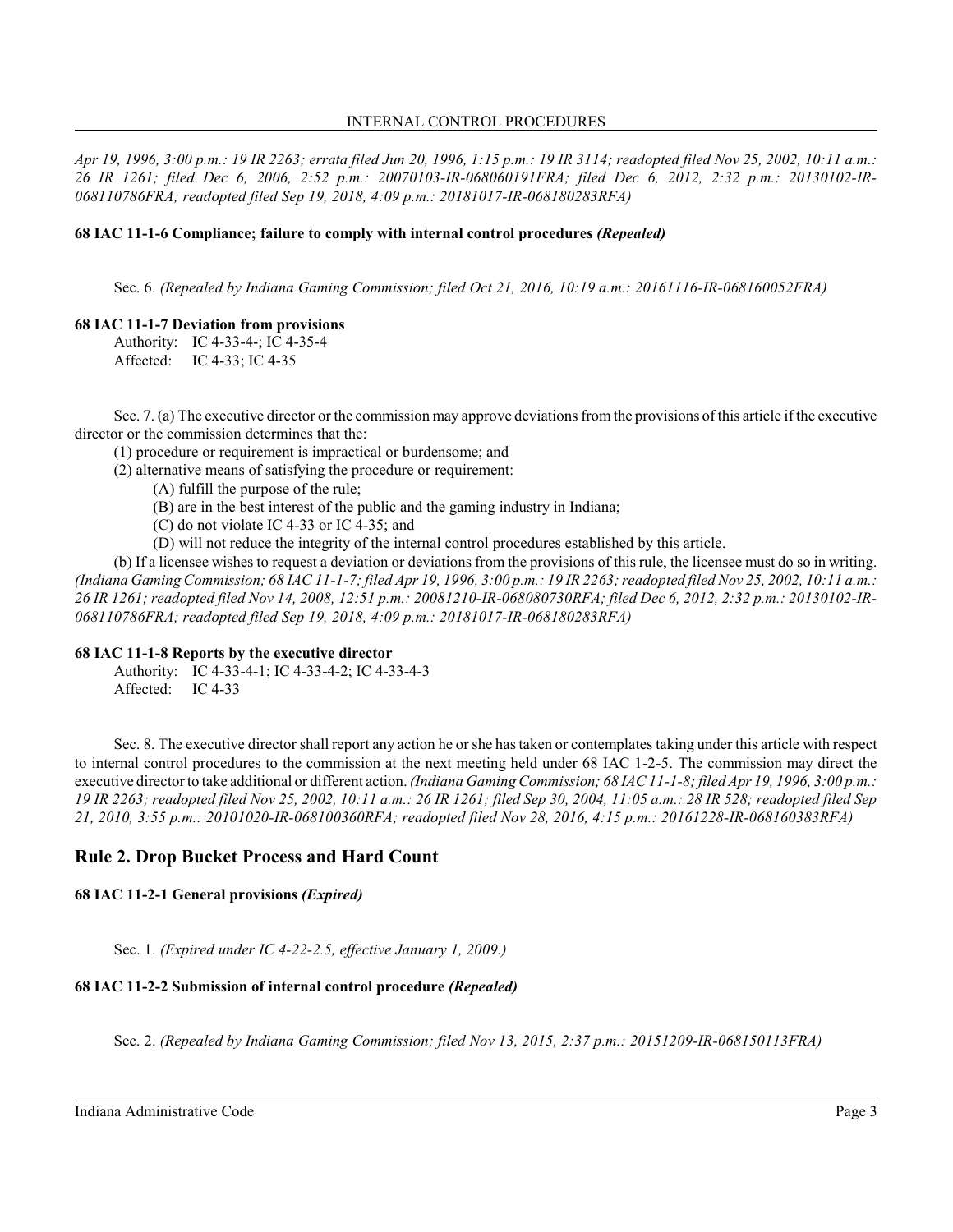## **68 IAC 11-2-3 Hard count room characteristics; security** *(Repealed)*

Sec. 3. *(Repealed by Indiana Gaming Commission; filed Nov 13, 2015, 2:37 p.m.: 20151209-IR-068150113FRA)*

## **68 IAC 11-2-4 Hard count room log** *(Repealed)*

Sec. 4. *(Repealed by Indiana Gaming Commission; filed Nov 13, 2015, 2:37 p.m.: 20151209-IR-068150113FRA)*

## **68 IAC 11-2-5 Drop bucket collection** *(Expired)*

Sec. 5. *(Expired under IC 4-22-2.5, effective January 1, 2009.)*

## **68 IAC 11-2-6 Hard count process** *(Expired)*

Sec. 6. *(Expired under IC 4-22-2.5, effective January 1, 2009.)*

## **68 IAC 11-2-7 Meter readings** *(Repealed)*

Sec. 7. *(Repealed by Indiana Gaming Commission; filed Apr 13, 2011, 11:20 a.m.: 20110511-IR-068100498FRA)*

# **Rule 3. Soft Count Procedure**

## **68 IAC 11-3-1 General provisions**

Authority: IC 4-33-4; IC 4-35-4 Affected: IC 4-33; IC 4-35

Sec. 1. (a) The following definitions apply throughout this rule:

(1) "Bill validator report" means a report completed by the soft count team that documents the value of the currency collected from the bill validator drop boxes. The report shall:

(A) be completed on a form prescribed or approved by the commission; and

(B) include the currency count by denomination and the total amount of currency removed from the bill validator drop boxes.

(2) "Bill validator verification report" means a report generated after the completion of the soft count that documents the amount and denomination of the currency that was deposited into a bill validator of an electronic gaming device. The report shall be completed on a form prescribed or approved by the commission and shall include, at a minimum, the following information:

(A) The electronic gaming device from which the bill validator drop box was removed.

(B) The total dollar value of the currency contained in the bill validator drop box.

(C) The number and denomination of each bill contained in the bill validator drop box.

(3) "Currency collection team" means a team of the casino licensee's employees that consists of at least three (3) occupational licensees, at least one (1) of whom is a security officer. The duties of the currency collection team shall include the following:

(A) For table games, the currency collection team shall collect and replace drop boxes at least one (1) time per day.

(B) For electronic gaming devices, the currency collection team shall collect and replace drop boxes in accordance with the casino licensee's approved internal controls.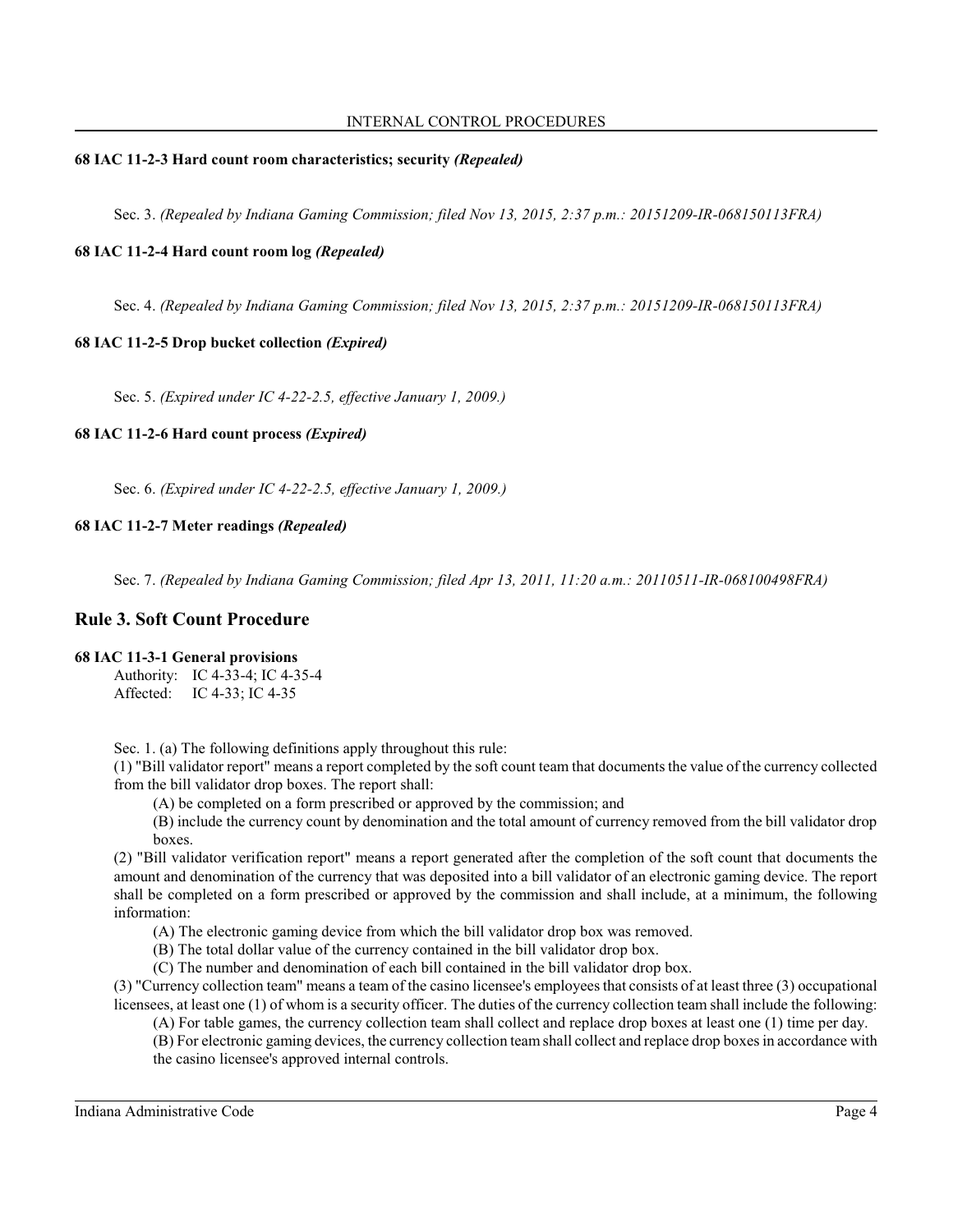(4) "Drop box" means the live gaming device drop boxes or bill validator drop boxes.

(5) "Drop box storage cart" means the cart, equipped with a secured compartment, used to transport drop boxes during the currency collection process.

(6) "Drop box verification report" means a report generated before the commencement of the soft count that documents the activity that took place at each live gaming device for the gaming day. The report shall be completed on a form prescribed or approved by the commission and shall include, at a minimum, the following information:

(A) The opening dollar amount of each live gaming device inventory.

(B) The identifying number and dollar amount of each live gaming device fill slip.

(C) The total dollar amount of table fill slips.

(D) The identifying number and dollar amount of each live gaming device credit slip.

(E) The total dollar amount of live gaming device credit slips.

(F) The closing dollar amount of each live gaming device inventory.

(G) The identifying number and dollar amount of each counter check.

(H) The total dollar amount of counter checks.

(I) The identifying number and dollar amount of each front money withdrawal.

(J) The total dollar amount of front money withdrawals.

(7) "Master gaming report" means a report completed by the soft count teamthat documents the value of the currency collected from the drop boxes of the live gaming devices. The report shall be completed on a form prescribed or approved by the commission and shall include, at a minimum, the following information:

(A) The total amount of the opening live gaming device inventories.

(B) The total amount of the table fill slips.

(C) The total amount of the table credit slips.

(D) The total amount of closing table game inventories.

(E) The total amount of counter checks.

(F) The total amount of front money withdrawals.

(G) The total amount of currency and chips removed from live gaming device drop boxes.

(H) The total win or loss.

(8) "Recorder" means the member of the soft count team responsible for ensuring that the paperwork reconciles. The recorder shall not be responsible for completing the table count slips.

(9) "Soft count team" means a team of the casino licensee's employees that consists of at least:

(A) one (1) employee of the soft count department; and

(B) one (1) soft count:

- (i) supervisor;
- (ii) manager;
- (iii) lead; or
- (iv) equivalent.

The soft count team shall be responsible for counting and bundling the currency collected from the live gaming devices and bill validators. An employee from the accounting department may assist the soft count team if the soft count team has a discrepancy in its counts.

(b) Members of the currency collection team and soft count team shall wear clothing that is not conducive to the concealment of currency. Members of the currency collection team and soft count team shall not wear hats.

(c) The currency collection team and the soft count team shall be rotated on a routine basis to ensure the integrity of the currency collection process and the soft count. Members of the currency collection team can be members of the soft count team.

(d) On the last day of the month, the casino licensee shall drop each bill validator and complete a reconciliation of that month's soft drop. *(Indiana Gaming Commission; 68 IAC 11-3-1; filed Jul 18, 1996, 8:45 a.m.: 19 IR 3322; filed Jan 30, 1998, 11:00 a.m.: 21 IR 2060; filed May 29, 1998, 5:10 p.m.: 21 IR 3697; filed Jun 19, 2000, 10:34 a.m.: 23 IR 2699; readopted filed Nov 25, 2002, 10:11 a.m.: 26 IR 1261; filed Sep 30, 2004, 11:05 a.m.: 28 IR 528; readopted filed Sep 21, 2010, 3:55 p.m.: 20101020-IR-068100360RFA; filed Apr 13, 2011, 11:20 a.m.: 20110511-IR-068100498FRA; filed Dec 6, 2012, 2:32 p.m.: 20130102-IR-068110786FRA; filed Nov 13, 2015, 2:37 p.m.: 20151209-IR-068150113FRA; readopted filed Sep 30, 2021, 2:07 p.m.: 20211027- IR-068210351RFA)*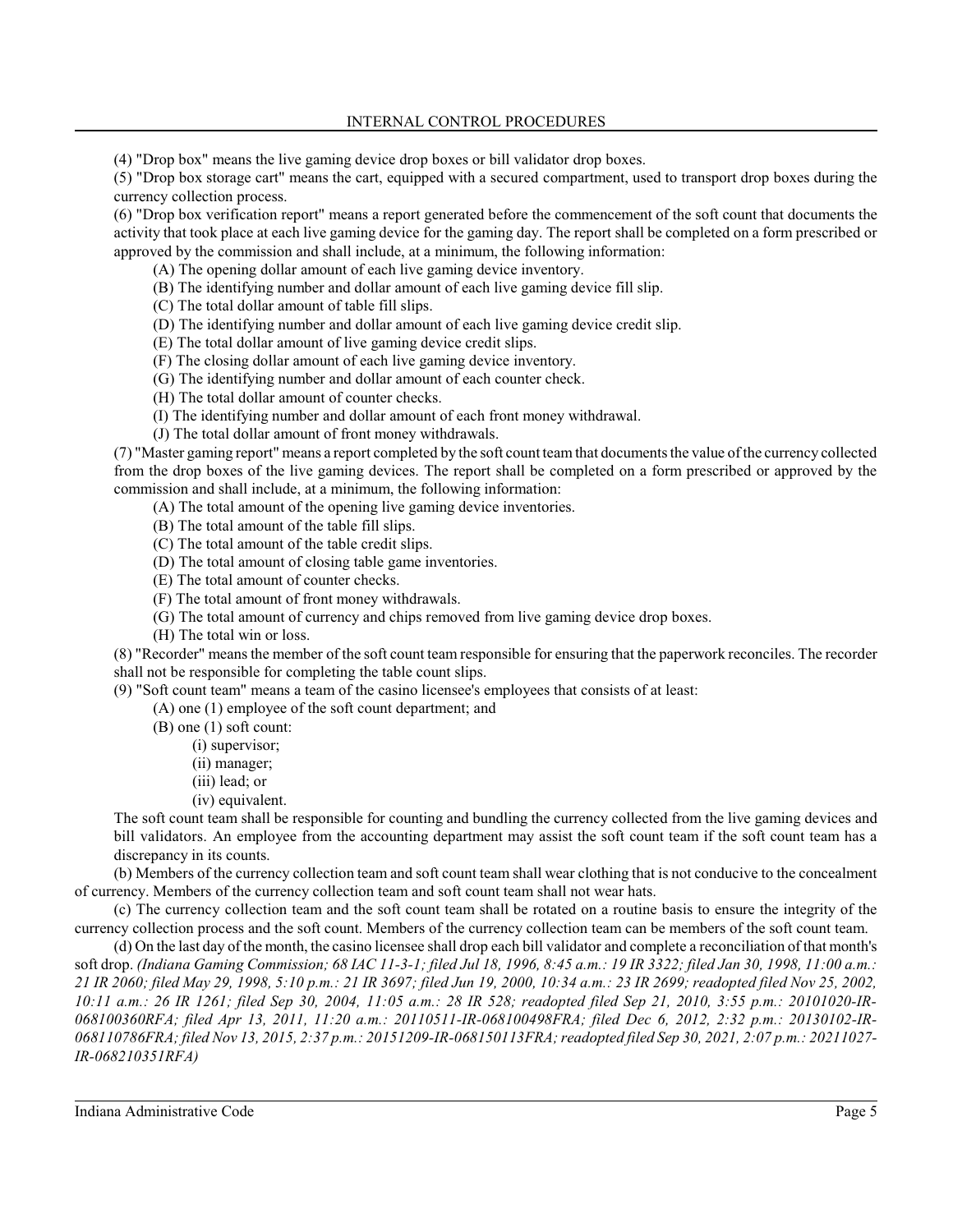#### **68 IAC 11-3-2 Submission of internal control procedure**

Authority: IC 4-33-4; IC 4-35-4 Affected: IC 4-33; IC 4-35

Sec. 2. (a) The casino licensee shall submit to the enforcement agent a list of employees authorized to participate in the currency collection process and the soft count. These employees must hold an occupational license, Level 2 or higher. Amendments to the list of employees authorized to participate in the currency collection process and the soft count must be submitted to the enforcement agent after any amendments. The casino licensee must submit an employee's name to an enforcement agent before the employee participates in currency collection or the soft count.

(b) In accordance with 68 IAC 11-1, the casino licensee must submit to the executive director internal control procedures covering currency collection and soft count.

(c) The internal control procedures for the currency collection and soft count process must include the following:

(1) The times that currency collection will occur.

(2) The manner in which the:

(A) currency collection process will proceed, including the location from which the currency collection process will commence;

(B) live gaming device drop box will be identifiable as having come from the live gaming device from which it was removed; and

(C) bill validator drop box will be identifiable as having come from the electronic gaming device from which it was removed.

(3) Whether counts will be performed manually or by means of a currency counter. If a currency counter is utilized, the:

(A) manufacturer;

(B) type;

(C) model number; and

(D) serial number;

must be listed. Currency counters shall be approved under 68 IAC 2-7.

(4) The name of the department that will maintain and control the keys that are necessary to complete the currency collection and soft count process.

(5) The titles of the occupational licensees that are authorized to transfer currency and coins from the soft count room to the main bank.

(6) Where currency and coins will be stored before being deposited into an external bank.

(7) The security measures that the casino licensee will take regarding storage of currency and coins.

(8) Alternative procedures that the casino licensee will utilize in the case of a malfunction or an emergency.

(9) A description of the security measures that the casino licensee will take when a drop box storage cart holding live gaming device drop boxes or bill validator drop boxes containing:

(A) currency;

(B) chips;

(C) tokens; or

(D) records;

must be stored outside of the soft count room.

(10) Adjustments that the recorder may make to the Drop Box Verification Report.

(11) The titles of the individuals who will perform the duties of the internal auditor.

(12) The measures the casino licensee will take to ensure compliance with this article.

(13) Any other information the commission deems necessary to ensure compliance with IC 4-33, IC 4-35, and this title.

*(Indiana Gaming Commission; 68 IAC 11-3-2; filed Jul 18, 1996, 8:45 a.m.: 19 IR 3322; readopted filed Nov 25, 2002, 10:11 a.m.: 26 IR 1261; filed Dec 6, 2006, 2:52 p.m.: 20070103-IR-068060191FRA; filed Aug 16, 2010, 3:37 p.m.: 20100915-IR-068100064FRA; filed Nov 13, 2015, 2:37 p.m.: 20151209-IR-068150113FRA; readopted filed Sep 30, 2021, 2:07 p.m.: 20211027- IR-068210351RFA)*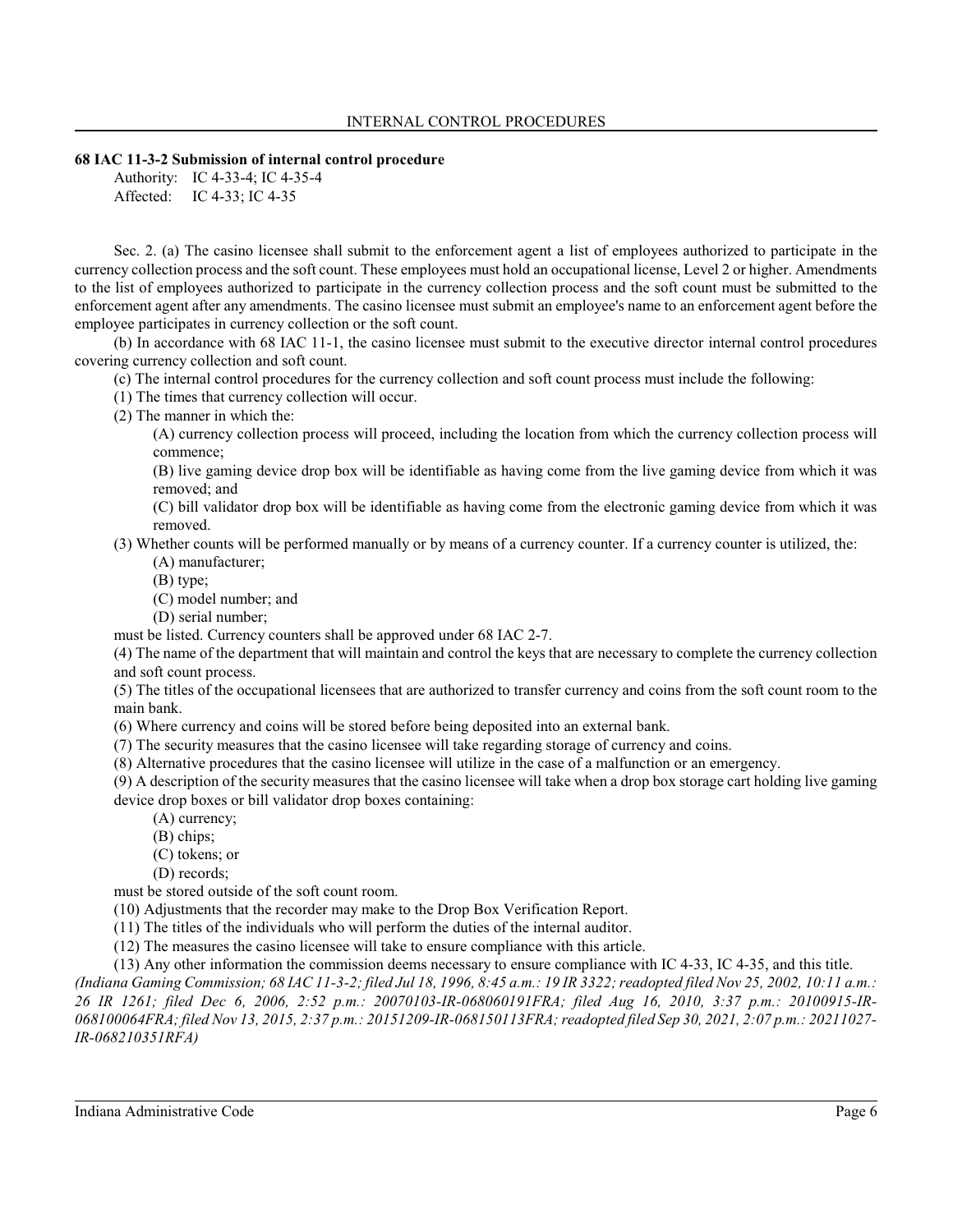#### **68 IAC 11-3-3 Soft count room characteristics; security**

Authority: IC 4-33-4; IC 4-35-4 Affected: IC 4-33; IC 4-35

Sec. 3. (a) The soft count room shall be:

(1) located in a nonpublic area of the casino; and

(2) designated for counting and recording the contents of the live gaming device drop boxes and bill validator drop boxes.

(b) The soft count room shall have the following items, components, or characteristics:

(1) There shall be one (1) door to the soft count room. The door must:

(A) accommodate the drop box storage cart; and

(B) be lockable from outside the soft count room.

Individuals inside the soft count room shall be able to open the soft count door from the inside in order to exit the soft count room in case of an emergency.

(2) There may be a currency counter or the equivalent.

(3) There shall be:

(A) no windows in the soft count room that can be opened to access the outside of the casino;

(B) a telephone located in the soft count room that is used only in the case of an emergency or normal work functions to contact:

(i) surveillance;

(ii) security;

(iii) the enforcement agent; or

(iv) any other necessary party; and

(C) a count table constructed of clear glass-like material that is used for the emptying, counting, and recording of the contents of the drop boxes and bill validators.

(c) The casino licensee shall take the following security measures with respect to the soft count room:

(1) No individual shall carry a pocketbook or other nontransparent container into the soft count room other than containers used in the soft count process.

(2) Access to the soft count room shall be restricted to the following individuals:

(A) Members of the soft count team.

(B) Members of the currency collection team.

(C) Maintenance personnel and supervisors who are accompanied by security personnel for problem resolution.

(D) The internal auditor or equivalent, accompanied by security personnel, to verify the accuracy of the count machine.

- (E) Security personnel in conjunction with official duties.
- (F) Main bank employees in conjunction with official duties reconciling the soft count.
- (G) Enforcement agents in the performance of official duties.
- (H) Individuals specifically authorized by the commission or enforcement agents.

(3) The count procedures conducted in the soft count room must be conducted in full view of the surveillance cameras.

(4) Once the soft count team has entered the soft count room containing the drop boxes or bill changer boxes, or both, the door to the soft count room shall be locked by a security department employee.

(5) The vents and duct grating connected to the soft count room shall be secured to ensure that they cannot be removed.

(6) After the soft count team has entered the soft count room and the door has been locked, no one except:

- (A) commission personnel;
- (B) individuals specifically authorized by the commission;
- (C) main bank employees; and
- (D) currency collection team members who are dropping off drop boxes;

is allowed access to the soft count room.

(7) No individual in the soft count room may remove his or her hands from or return them to a position on or above the count table unless the individual holds the backs and palms of his or her hands straight out and exposed to the view of the other individuals present in the soft count room and the surveillance camera.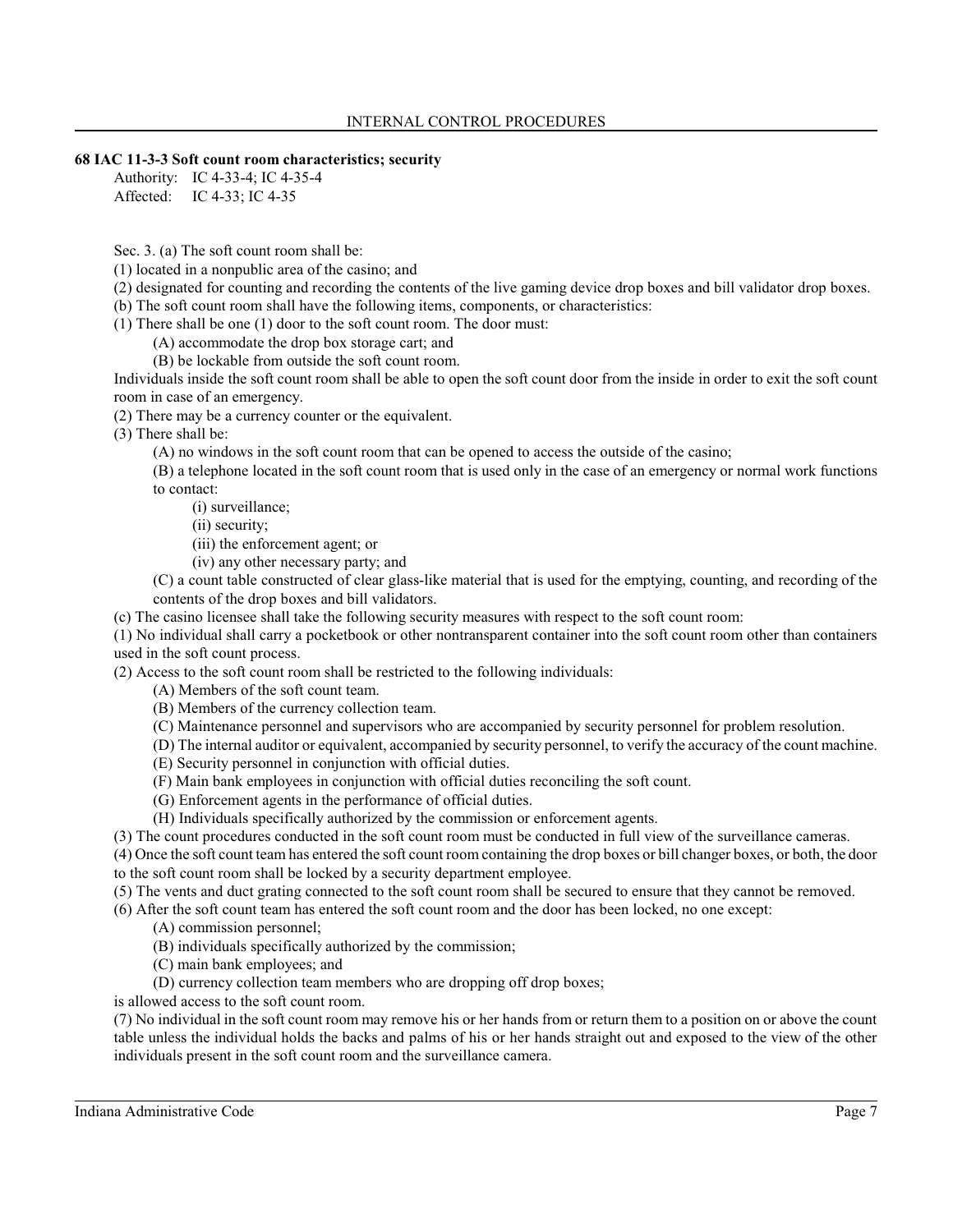(8) The trash accumulated in the soft count room shall be inspected before the trash being removed from the soft count room. (9) The soft count room shall be equipped with equipment that allows the surveillance department to do the following in accordance with 68 IAC 12-1:

(A) Monitor and record the entire:

(i) count process; and

(ii) soft count room;

both audibly and visually.

(B) Monitor and visually record:

(i) the individuals who enter and exit the soft count room; and

(ii) the values that are reflected on a count machine used to conduct the soft count.

(C) Monitor and record, both audibly and visually, any other activity or area of the soft count room deemed necessary by the commission to ensure compliance with IC 4-33, IC 4-35, and this title.

(10) There shall be a sign in the soft count room stating that the activity of individualsin the soft count room will be monitored and recorded in accordance with this rule and 68 IAC 12-1.

(11) Keys to the soft count room shall be maintained by the security department in accordance with 68 IAC 11-7. Access to the soft count room shall be gained only by or through a security officer.

(12) The soft count room shall be designed and built to provide maximum security for the:

(A) funds contained; and

(B) activities that are conducted;

in the soft count room.

(13) Any currency, coins, or chips found in the soft count room shall:

(A) become the property of the casino licensee; and

(B) be included in the soft count.

*(Indiana Gaming Commission; 68 IAC 11-3-3; filed Jul 18, 1996, 8:45 a.m.: 19 IR 3323; readopted filed Nov 25, 2002, 10:11 a.m.: 26 IR 1261; filed Dec 6, 2006, 2:52 p.m.: 20070103-IR-068060191FRA; filed Dec 6, 2012, 2:32 p.m.: 20130102-IR-068110786FRA; filed Nov 13, 2015, 2:37 p.m.: 20151209-IR-068150113FRA; readopted filed Sep 30, 2021, 2:07 p.m.: 20211027- IR-068210351RFA)*

## **68 IAC 11-3-4 Soft count room log**

Authority: IC 4-33-4; IC 4-35-4 Affected: IC 4-33; IC 4-35

Sec. 4. (a) The casino licensee's security department shall maintain a soft count room log that will record ingress to and egress from the soft count room at all times.

(b) An individual who enters and exits the soft count room shall complete the soft count log.

(c) The soft count room log shall be maintained in the soft count room and shall contain the following information for each entry into and exit from the soft count room:

(1) The name, title, and signature of the individual entering the soft count room.

(2) The:

(A) date; and

(B) time;

of ingress to and egress from the soft count room.

(3) The reason for entry to the soft count room.

(d) The security department shall make the soft count roomlog available to the enforcement agentsfor inspection upon request. (e) The soft count log shall be retained by the casino licensee for a period of one (1) year. *(Indiana Gaming Commission; 68 IAC 11-3-4; filed Jul 18, 1996, 8:45 a.m.: 19 IR 3324; readopted filed Nov 25, 2002, 10:11 a.m.: 26 IR 1261; filed Dec 6, 2006, 2:52 p.m.: 20070103-IR-068060191FRA;filed Dec 6, 2012, 2:32 p.m.: 20130102-IR-068110786FRA; readopted filed Sep 19, 2018, 4:09 p.m.: 20181017-IR-068180283RFA)*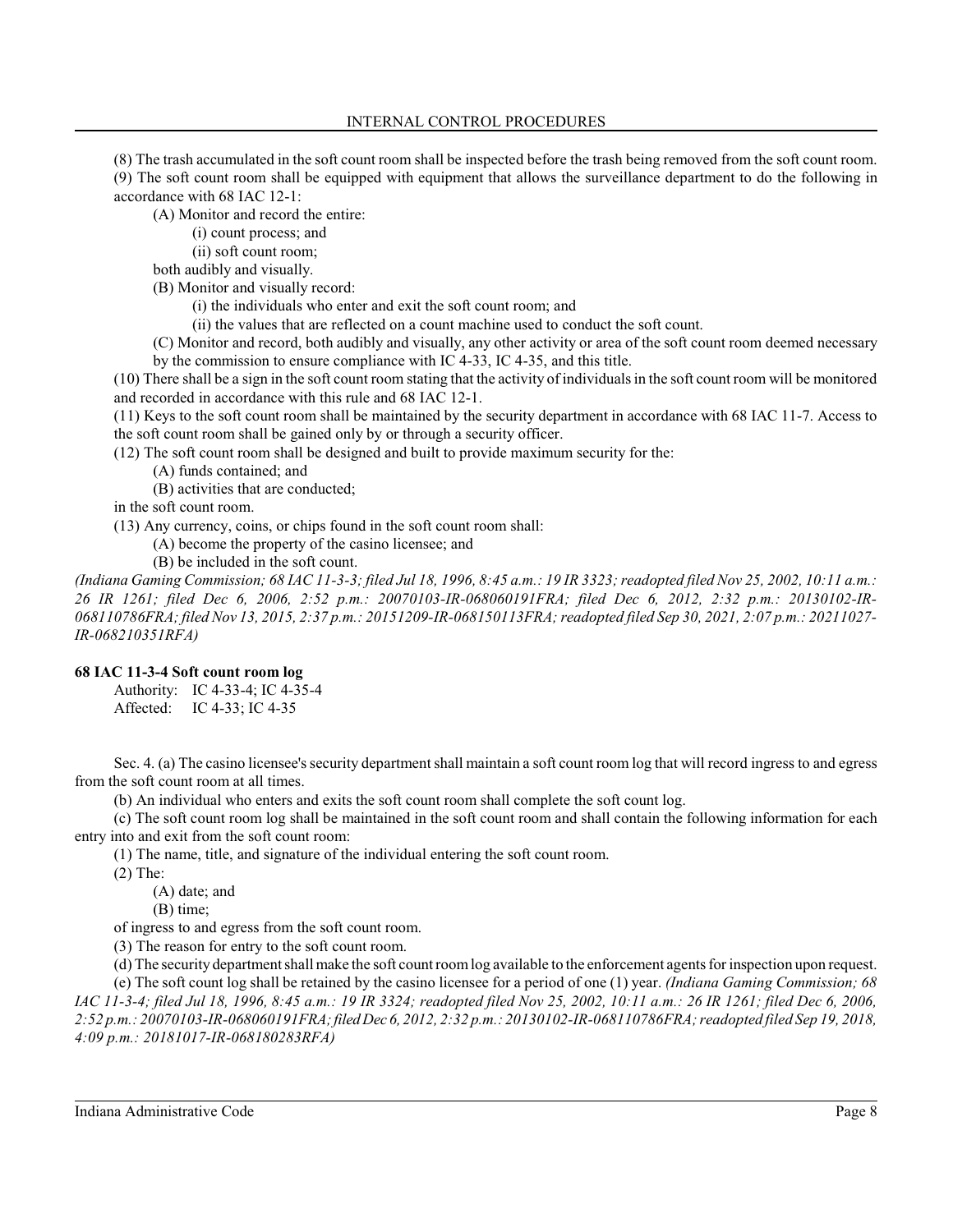## **68 IAC 11-3-5 Currency collection**

Authority: IC 4-33-4; IC 4-35-4 Affected: IC 4-33; IC 4-35

Sec. 5. The currency collection process shall proceed in the following manner:

(1) The currency collection team shall be under the constant observation of a security officer. The security officer shall not handle the currency.

(2) Surveillance shall be notified at the initiation of the currency collection process. The entire currencycollection process shall be monitored and recorded by surveillance. The tape of the currency collection process shall be maintained by the casino licensee for a minimum of seven (7) days.

(3) The security officer shall obtain the key to the live gaming device drop boxes from the main bank in accordance with 68 IAC 11-7. The security officer shall turn the key over to the currency collection team member who is designated to collect the live gaming device drop boxes.

(4) The security officer shall obtain the key to the bill validator drop boxes from the main bank in accordance with 68 IAC 11-7. The security officer shall turn the key over to the currency collection team member who is designated to collect the bill validator drop boxes.

(5) The designated currency collection teammembershall collect the live gaming device drop boxes and the bill validator drop boxes.

(6) The live gaming device or bill validator drop box that was removed shall be placed in the drop box storage cart for transportation to the soft count room.

(7) If there is not sufficient area in the soft count room to place removed drop boxes, locked drop box storage carts may be placed immediately outside the soft count room. A security officer shall attend the locked drop box storage cart at all times. The surveillance department shall maintain continual camera surveillance of the drop box storage cart during the times it is placed outside the soft count room.

(8) Patrons shall be prohibited from using an elevator that is occupied by the currency collection team.

*(Indiana Gaming Commission; 68 IAC 11-3-5; filed Jul 18, 1996, 8:45 a.m.: 19 IR 3324; readopted filed Nov 25, 2002, 10:11 a.m.: 26 IR 1261; readopted filed Nov 14, 2008, 12:51 p.m.: 20081210-IR-068080730RFA; filed Dec 6, 2012, 2:32 p.m.: 20130102-IR-068110786FRA; readopted filed Sep 19, 2018, 4:09 p.m.: 20181017-IR-068180283RFA)*

## **68 IAC 11-3-6 Soft count process**

Authority: IC 4-33-4; IC 4-35-4 Affected: IC 4-33; IC 4-35

Sec. 6. (a) The soft count process shall be neither commenced nor continued unless at least three (3) members of the soft count team are present in the soft count room.

(b) The soft count process shall proceed in the following manner:

(1) The soft count team shall notify surveillance prior to the initiation of the soft count. Surveillance shall visually record the entire soft count process.

(2) A security officer shall give the soft count team access to the soft count room. The soft count room door shall be locked after the soft count team has entered the soft count room.

(3) After the soft count team has entered the soft count room and the door has been locked, no one except:

- (A) authorized commission personnel;
- (B) individuals specifically authorized by the commission;
- (C) main bank employees; and
- (D) drop box collection team members who are dropping off drop boxes;

are allowed access to the soft count room.

(4) Prior to the initiation of the count, the currency counter shall be tested for accuracy by using a precounted amount of currency from the first live gaming device drop box or bill validator drop box that is to be counted. A discrepancy of two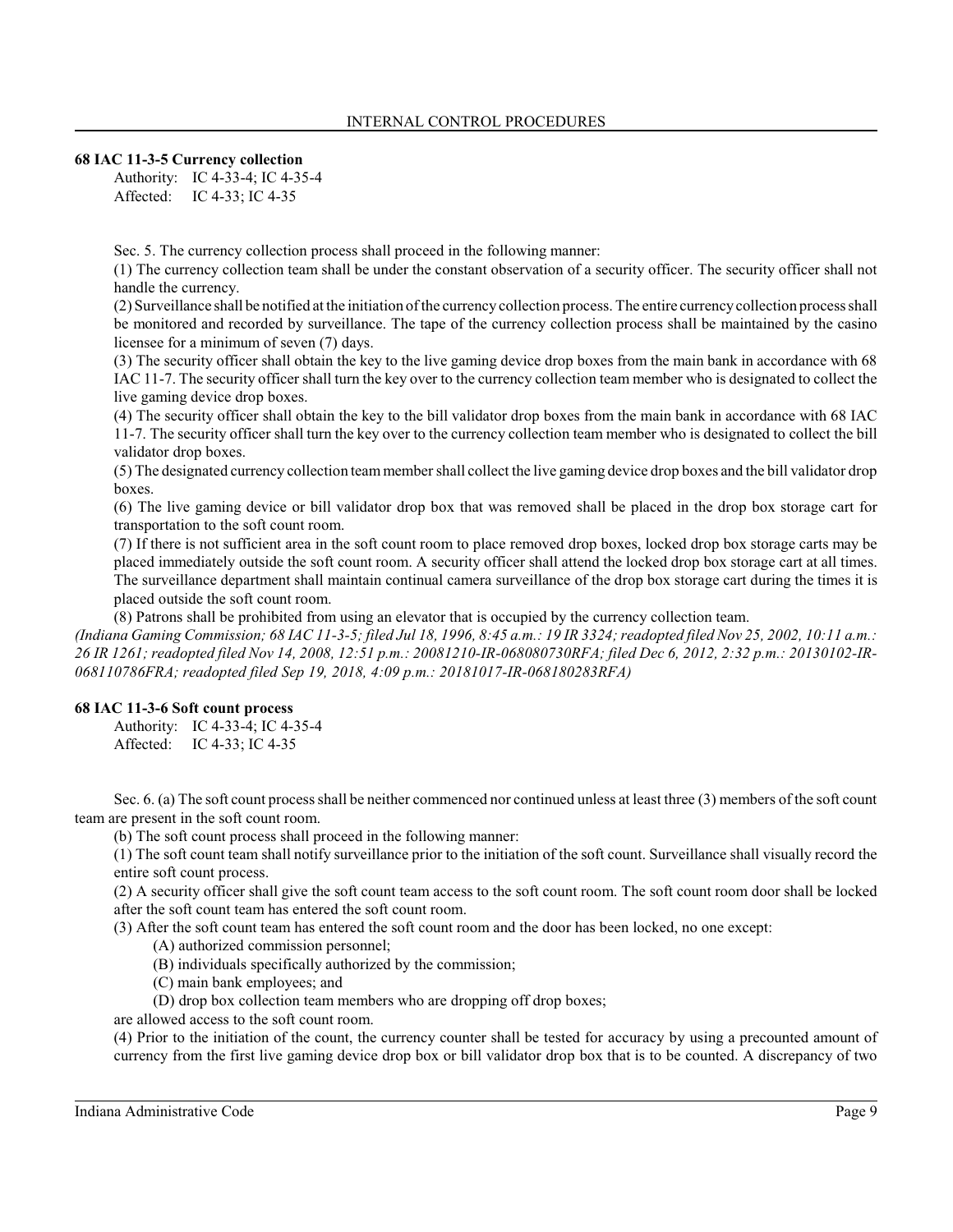percent (2%) or more must be resolved to the satisfaction of the soft count supervisor, or his or her designee, prior to the use of the currency counter. The results of the test shall be documented and retained for a period of one (1) year. The currency counter test results shall be signed and dated by the individual who conducted the test.

(5) Prior to the commencement of the soft count, the recorder shall generate a drop box verification report.

(c) The soft count team shall handle drop boxes in the following manner:

(1) An individual drop box shall be selected and the identification label displayed to the surveillance camera.

(2) The drop box shall be opened by the appropriate soft count team member, and the entire contents of the drop box shall be emptied onto the soft count table.

(3) The inside of the empty drop box shall be held up for full view by the surveillance camera, and at least one (1) member of the soft count team shall verify that the drop box is empty.

(4) The slide on the drop box shall be reset, and the door to the drop box shall be relocked.

(5) If the drop box is from a live gaming device, documents shall be separated from the currency, coins, and chips.

(6) The soft count teamshall separate the currency, cash, and chips into individual denominations and count the currency, cash, and chips. The soft count teammay, at its discretion, separate and count manually or by the use of a currency counter. Currency counters used by the casino licensee must be capable of displaying the result of the count.

(7) Once the currency and chips have been separated and counted, one (1) member of the soft count team shall:

(A) complete the count slip on a form prescribed or approved by the commission; and

(B) sign and date the report.

(8) A casino licensee shall conduct an additional, independent count of the separated currency and chips. The casino licensee shall submit internal controls in accordance with 68 IAC 11 regarding the conduct of the independent count, including how the casino licensee shall guarantee independence of the independent count.

(9) The recorder shall compare the two (2) count slips. If there is a discrepancy between the count slips, the difference shall be isolated to particular denomination of currency, coins, or chips, and that denomination shall be recounted.

(10) The recorder shall sign the count slip that is correct. If corrections need to be made to a count slip to ensure one (1) of the slips accurately reflects the count, the incorrect figures shall be struck through and initialed by the soft teamcount members that conducted the original count. The correct information shall then be entered on the count slip.

(11) The recorder shall compare the documents removed from each drop box to those appearing on the drop box verification report. Appropriate adjustments may be made to the drop box verification report. Discrepancies between the documents removed from the live gaming devices drop boxes and the drop box verification report shall be noted for the internal auditor or the equivalent.

(12) Once the drop boxes have been counted, the soft count team shall complete the master gaming report or the bill validator report.

(13) Upon completion of the master gaming report, the soft count team members not performing the job of recorder shall run totals of the table count slips and compare that information to the totals recorded on the master gaming report. The casino licensee shall investigate variances of two percent (2%) or more. The reason for the variance, if known, shall be entered on the master gaming report. If the reason is not known, this shall be noted. The casino licensee may require investigations for variances of less than the threshold amount.

(14) Variances of two percent (2%) or more that are not reconciled through subdivision (13) shall be investigated by the accounting director or designee. The results of the investigation shall be recorded on the master gaming report. The accounting director or designee shall sign and date the master gaming report. The casino licensee may require investigations for variances of less than the threshold amount.

(15) After the results of the count process have been reconciled, the members of the soft count team shall sign and date the appropriate section of the master gaming report or the bill validator report.

(16) After reconciliation has been completed by the soft count team, the main bank cashier shall be contacted. The main bank cashier shall complete an independent physical inventory of all of the currency, coins, and chips in the presence of at least one (1) soft count teammember. The main bank cashier shall not have access to the master gaming report or the bill validator report until after the completion of the independent physical inventory.

(17) Discrepancies between the independent physical inventory and the totals entered on the master gaming report or the bill validator report shall be investigated by independent recounts conducted by the casino licensee. If the master gaming report or the bill validator report was erroneous, it shall be voided and a new master gaming report or the bill validator report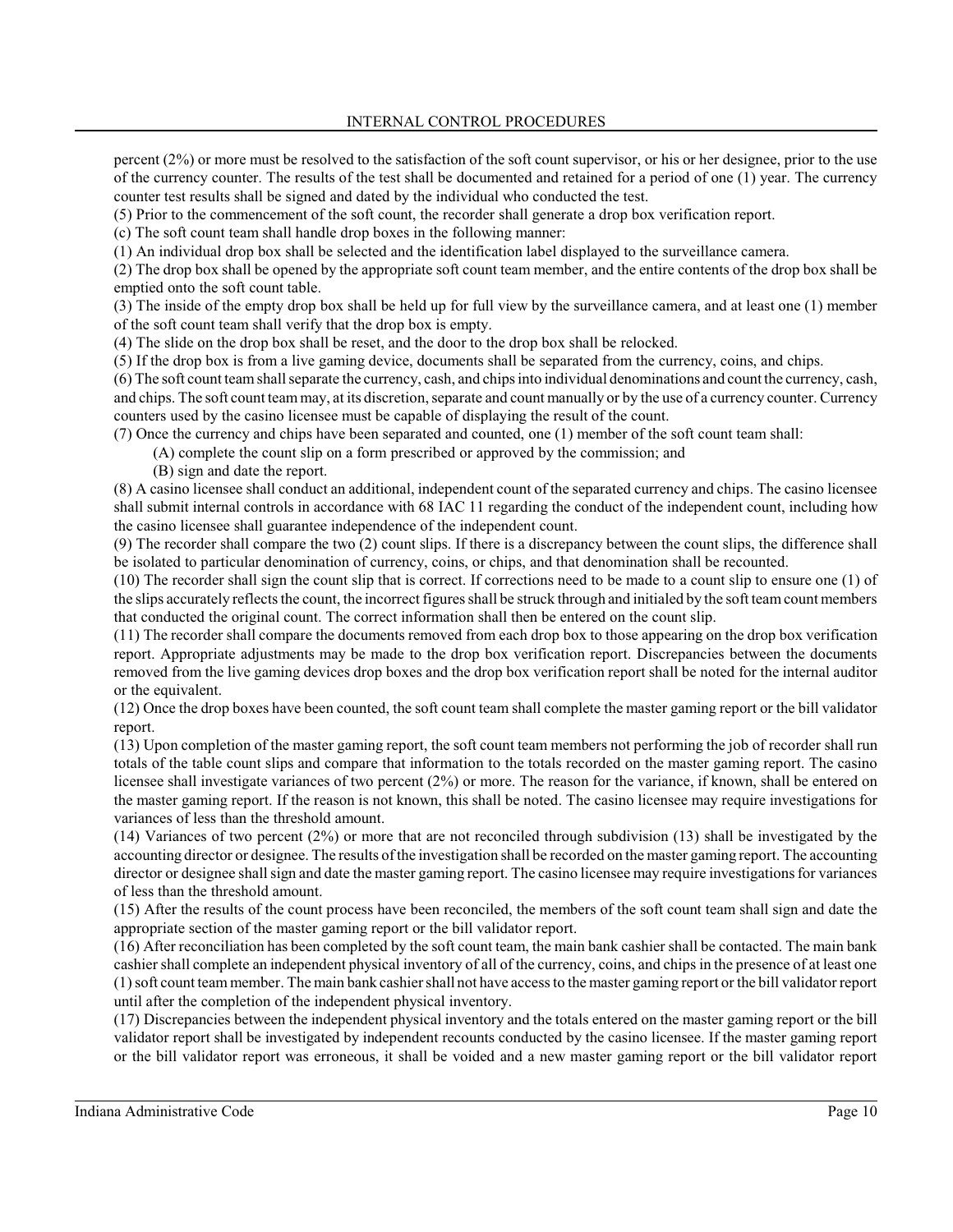generated with the appropriate signatures. A voided copy of the master gaming report or the bill validator report shall be retained and attached to the completed and signed copy of the new master gaming report or bill validator report.

(18) After reconciliation of the master gaming report, the bill validator report, and the physical inventory conducted by the main bank cashier, the main bank cashier shall verify the accuracy of and sign and date the master gaming report and the bill validator report in the appropriate section. When the main bank cashier signs the master gaming report and the bill validator report, the main bank assumes responsibility for the currency, coins, and chips.

(19) All currency and chips shall be transported to the main bank for use during the gaming day. Transportation from the soft count room to the main bank shall be:

(A) made by occupational licensees designated in section 2 of this rule; and

(B) observed by at least one (1) security officer.

The amount transferred shall be added to the main bank's accountability sheet. One (1) copy of the master gaming report and the bill validator report shall be forwarded to the main bank.

(20) The remaining amount of currency and coin may be deposited with the casino licensee's external bank.

(21) The original table count slips, drop verification report, bill validator verification report, master gaming report, and bill validator report, with the appropriate tapes attached, shall be forwarded to the accounting department upon completion of the soft count process and after the currency, coin, and chips have been appropriately transferred or deposited.

(22) The currency counter in the soft count room shall be monitored by the central computer system for purposes of recording the amounts collected from each live gaming device and bill validator drop box. The information sent to the central computer system shall be printed out in the accounting department as a backup. The backup printouts shall be maintained by the accounting department for at least one (1) month. Electronic archival data shall be maintained for a period of one (1) year. (23) In accordance with 68 IAC 15-7-3, the revenue auditor or the equivalent shall trace the total of the bill-in meter readings as recorded by the bill acceptor flash report to the actual count performed by the soft count team to determine variances. The casino licensee shall require the investigation of all variances. The results of the investigation shall be recorded and reported to the head of the accounting department and the commission audit staff.

(24) Every three (3) months, the internal auditor, or equivalent, shall verify the accuracy of the currency counter. The internal auditor, or equivalent, shall notify the commission immediately of a difference of plus or minus two percent (2%). The results of the currency counter testing shall be:

(A) documented and retained for a period of one (1) year; and

(B) signed and dated by the internal auditor.

(25) Difficulties in the soft count process shall be documented by the soft count supervisor or his or her designee as an appendix to the master gaming report and the bill validator report. The appendix shall be on a form prescribed or approved by the commission. Difficulties that shall be recorded include, but are not limited to, the following:

- (A) Mechanical or technical difficulties with the equipment.
- (B) Personnel problems that could affect the currency collection process or the soft count.
- (C) Unusual situations, such as large number of drop boxes devoid of currency, coins, or chips.
- (D) Reconciliation differences between the value that resulted from an independent count.

(d) A casino licensee shall not transfer currency, coins, or chips from the soft count room during the soft count process or before the appropriate amounts are added to the main bank's accountability. *(Indiana Gaming Commission; 68 IAC 11-3-6; filed Jul 18, 1996, 8:45 a.m.: 19 IR 3324; filed May 29, 1998, 5:10 p.m.: 21 IR 3698; filed Jun 19, 2000, 10:34 a.m.: 23 IR 2700; readopted filed Nov 25, 2002, 10:11 a.m.: 26 IR 1261; readopted filed Nov 14, 2008, 12:51 p.m.: 20081210-IR-068080730RFA; filed Apr 13, 2011, 11:20 a.m.: 20110511-IR-068100498FRA; filed Dec 6, 2012, 2:32 p.m.: 20130102-IR-068110786FRA; filed Nov 13, 2015, 2:37 p.m.: 20151209-IR-068150113FRA; readopted filed Sep 30, 2021, 2:07 p.m.: 20211027-IR-068210351RFA)*

# **Rule 4. Opening and Closing Live Gaming Devices**

## **68 IAC 11-4-1 General provisions**

Authority: IC 4-33-4-1; IC 4-33-4-2; IC 4-33-4-3 Affected: IC 4-33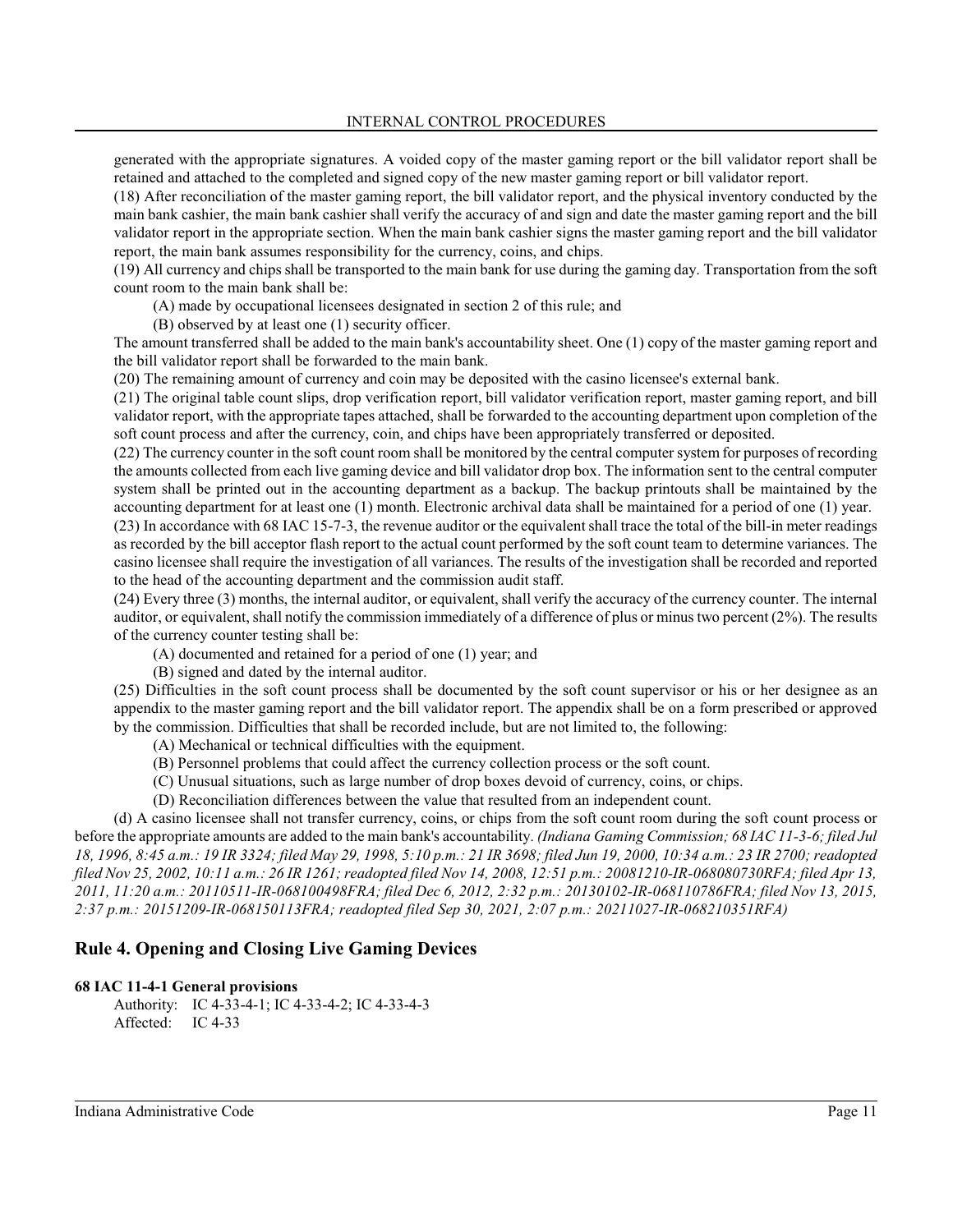- Sec. 1. (a) This rule applies to all riverboat licensees.
- (b) The following definitions apply throughout this rule:
- (1) "Closer" means the original copy of the inventory slip that:
	- (A) is deposited into the drop box; and
	- (B) contains the closing dollar amount of the live gaming device.

(2) "Inventory slip" means a two-part form containing the count of the chips remaining at the live gaming device when a live gaming device is closed.

(3) "Opener" means the duplicate copy of the inventory slip that:

(A) remains at the table; and

(B) contains the opening dollar amount of the live gaming device.

*(Indiana Gaming Commission; 68 IAC 11-4-1; filed Sep 10, 1997, 3:00 p.m.: 21 IR 22; readopted filed Nov 25, 2002, 10:11 a.m.: 26 IR 1261; filed Dec 6, 2006, 2:52 p.m.: 20070103-IR-068060191FRA; readopted filed Nov 26, 2013, 3:58 p.m.: 20131225-IR-068130354RFA; filed Nov 13, 2015, 2:37 p.m.: 20151209-IR-068150113FRA; readopted filed Sep 30, 2021, 2:07 p.m.: 20211027- IR-068210351RFA)*

#### **68 IAC 11-4-2 Live gaming device inventory**

Authority: IC 4-33-4-1; IC 4-33-4-2; IC 4-33-4-3 Affected: IC 4-33

Sec. 2. (a) In accordance with 68 IAC 11-1, the riverboat licensee shall submit internal control procedures covering:

(1) live gaming device inventory; and

(2) the opening and closing of a live gaming device.

(b) The live gaming device inventory of chips shall be maintained in a tray, which is covered with a transparent, locking lid when the live gaming device is closed. The opener shall be placed inside the transparent locking lid and the information on the opener shall be visible from the outside of the cover.

(c) The live gaming device inventory slip shall be a two-part form. On the original copy of the slip, the closer, and on the duplicate of the slip, the opener, the live gaming device inventory slip shall, at a minimum, include the following information:

(1) The name of the riverboat licensee.

(2) The date and time the inventory slip is generated.

(3) The shift and pit number.

(4) The live gaming device type and number.

- (5) The denomination and total of all chips remaining at the live gaming device.
- (6) The total dollar amount of all chips remaining at the live gaming device.
- (7) The name, occupational license number, and signature of the individual generating the inventory slip.

(d) The riverboat licensee shall not accept chips from any other riverboat.

(e) Chips shall only be added or removed from the live gaming device inventory when one (1) or more of the following occurs:

(1) In exchange for cash, coupons, markers, or the equivalent presented by the player.

(2) For payment of winning wagers or collection of losing wagers made at the live gaming device.

(3) Through live gaming device fill and credit procedures.

(4) In exchange with players for gaming chips of equal value.

(f) The transfer or exchange of chips and currency between live gaming devices is prohibited. *(Indiana Gaming Commission; 68 IAC 11-4-2; filed Sep 10, 1997, 3:00 p.m.: 21 IR 22; readopted filed Nov 25, 2002, 10:11 a.m.: 26 IR 1261; readopted filed Nov 14, 2008, 12:51 p.m.: 20081210-IR-068080730RFA; readopted filed Nov 24, 2014, 10:49 a.m.: 20141224-IR-068140402RFA; filed Nov 13, 2015, 2:37 p.m.: 20151209-IR-068150113FRA; readopted filed Sep 30, 2021, 2:07 p.m.: 20211027-IR-068210351RFA)*

#### **68 IAC 11-4-3 Opening of live gaming device**

Authority: IC 4-33-4-1; IC 4-33-4-2; IC 4-33-4-3

Affected: IC 4-33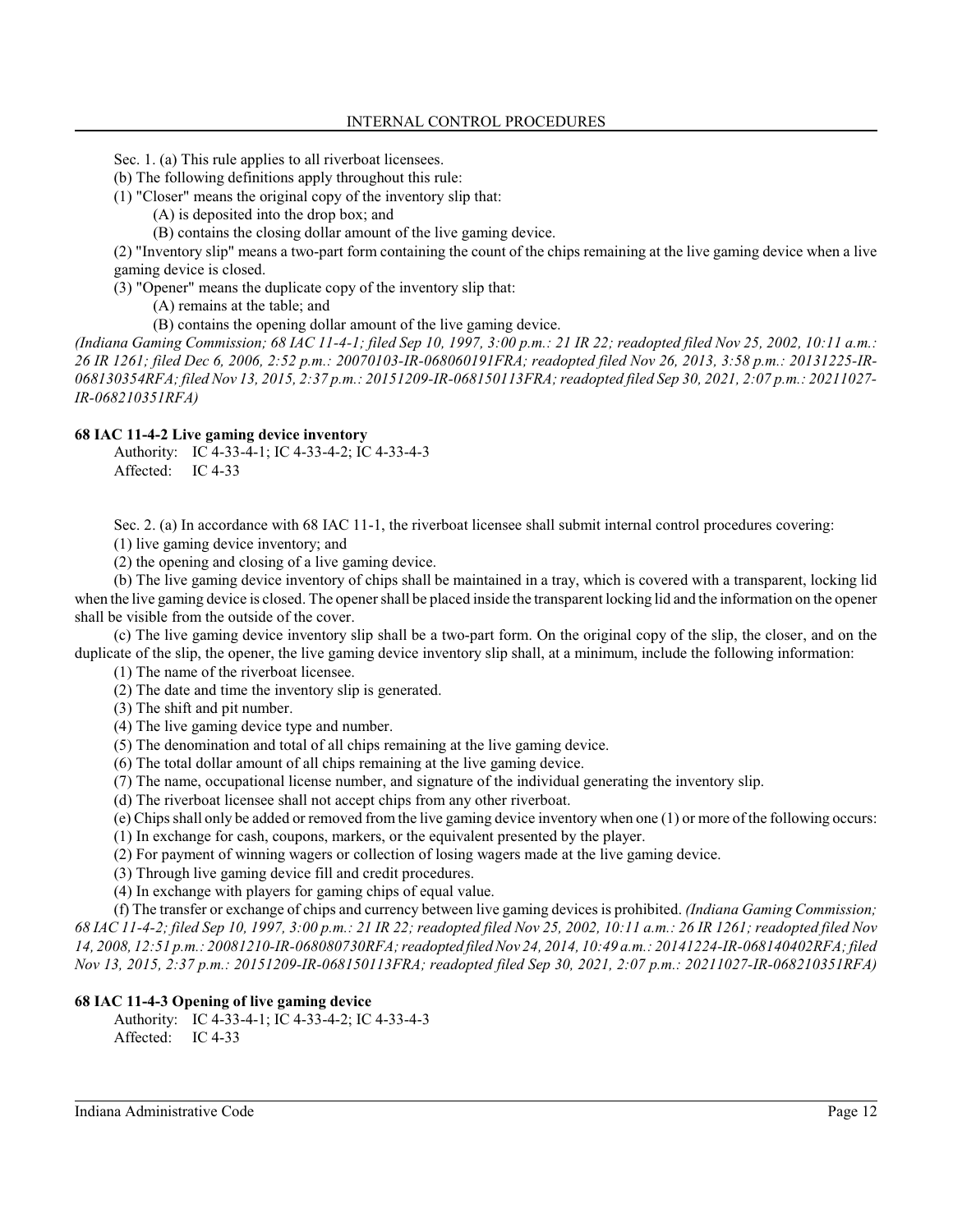INTERNAL CONTROL PROCEDURES

Sec. 3. (a) Immediately before opening a live gaming device, a security officer shall do the following:

(1) Obtain the key to the locked live gaming device tray lid from the main bank in accordance with 68 IAC 11-7.

(2) Turn the key over to the pit boss or the equivalent who is designated to access the live gaming device tray.

(b) In the presence of the appropriate level of occupational licensee assigned to the live gaming device, the pit boss or the equivalent shall unlock the transparent live gaming device tray lid.

(c) The occupational licensee assigned to the live gaming device shall do the following:

(1) Count the chips by denomination in the presence of a pit boss or the equivalent.

(2) Verify the count to the opening dollar amount of the opener removed from the live gaming device tray.

(d) The occupational licensee and the pit boss or the equivalent that observed the count of the contents of the tray shall sign the opener attesting to the accuracy of the information recorded on the opener.

(e) Once the opener is signed, the occupational licensee shall immediately deposit the opener into the drop box attached to the live gaming device.

(f) The riverboat licensee shall implement procedures to be followed when the counted inventory differs from the amount recorded on the opener. These procedures shall be completed before the opening of the live gaming device. These procedures shall include, at a minimum, the following:

(1) The preparation of an error form by the table games manager.

(2) The signatures required on the error form.

(3) The distribution of each part of the form.

(4) Ensuring that at least one (1) part is deposited in the drop box.

(g) A riverboat licensee shall do the following:

(1) Notify the enforcement agent, in writing, immediately, upon the discovery of a live gaming device inventory or live gaming device tray that has been compromised.

(2) Provide a written explanation, including all conclusionsto the enforcement agent and the executive director within twentyfour (24) hours.

*(Indiana Gaming Commission; 68 IAC 11-4-3; filed Sep 10, 1997, 3:00 p.m.: 21 IR 23; readopted filed Nov 25, 2002, 10:11 a.m.: 26 IR 1261; filed Dec 6, 2006, 2:52 p.m.: 20070103-IR-068060191FRA; readopted filed Nov 26, 2013, 3:58 p.m.: 20131225-IR-068130354RFA; filed Nov 13, 2015, 2:37 p.m.: 20151209-IR-068150113FRA; readopted filed Sep 30, 2021, 2:07 p.m.: 20211027- IR-068210351RFA)*

## **68 IAC 11-4-4 Closing of live gaming device**

Authority: IC 4-33-4-1; IC 4-33-4-2; IC 4-33-4-3 Affected: IC 4-33

Sec. 4. (a) At any time when a live gaming device is closed, chips remaining at the live gaming device shall be counted by the appropriate level of occupational licensee assigned to the live gaming device and verified by the pit boss or the equivalent.

(b) A live gaming device inventory slip shall be prepared.

(c) The occupational licensee and the pit boss or the equivalent who observed the count of the contents of the tray shall sign the inventory slip at the time of closing the live gaming device attesting to the accuracy of the information recorded.

(d) The occupational licensee shall immediately deposit the closer in the drop box.

(e) The pit boss or the equivalent shall place the opener on the live gaming device tray in a manner that the amounts on the opener may be read through the cover, and lock the transparent live gaming device tray lid in place. *(Indiana Gaming Commission; 68 IAC 11-4-4; filed Sep 10, 1997, 3:00 p.m.: 21 IR 23; readopted filed Nov 25, 2002, 10:11 a.m.: 26 IR 1261; readopted filed Nov 14, 2008, 12:51 p.m.: 20081210-IR-068080730RFA; readopted filed Nov 24, 2014, 10:49 a.m.: 20141224-IR-068140402RFA; filed Nov 13, 2015, 2:37 p.m.: 20151209-IR-068150113FRA; readopted filed Sep 30, 2021, 2:07 p.m.: 20211027-IR-068210351RFA)*

# **Rule 5. Chips**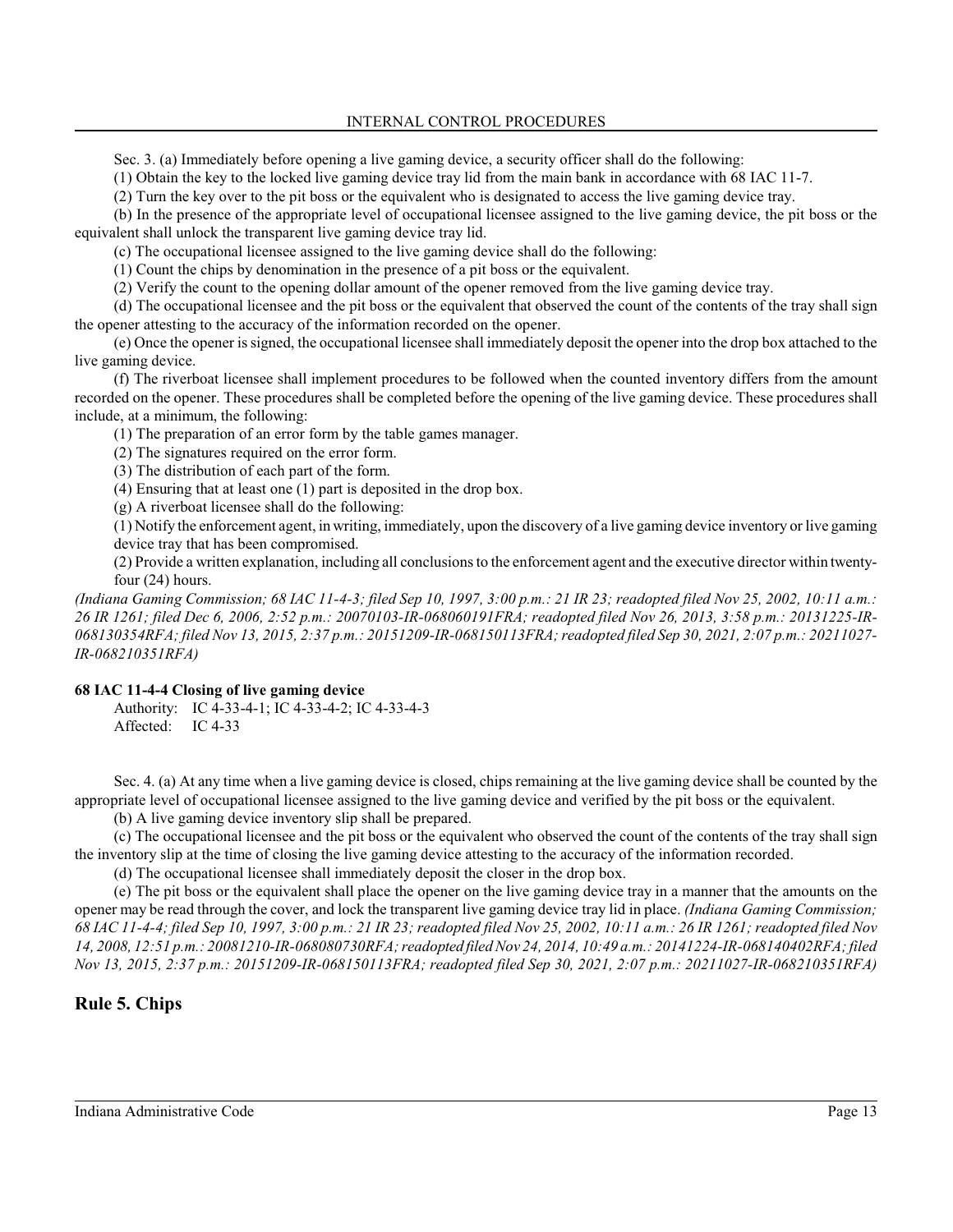## **68 IAC 11-5-1 General provisions**

Authority: IC 4-33-4; IC 4-35-4 Affected: IC 4-33; IC 4-35

Sec. 1. (a) This rule applies to casino licensees.

(b) Casino licensees shall submit the procedures that the casino licensee shall implement to ensure that the chips are accurately and regularly counted to prevent the loss of assets.

(c) All primary chip inventories must be rotated and counted, at a minimum, on a daily basis. Secondary sets of chips shall be rotated and counted in accordance with 68 IAC 15-4-3.

(d) The casino licensee shall submit a list of the titles of employees authorized to participate in the chip rotation and count. These employees must hold an occupational license, Level 2 or higher. Amendments to the list of employees authorized to participate in the chip rotation and count must be submitted to the enforcement agent as the amendment occurs. The employee title must be submitted to the enforcement agent before an employee with the title participates in the chip rotation and count.

(e) The casino licensee shall maintain the following information concerning chip rotations on a form approved by the commission:

(1) The date and time that the chip rotation was performed.

(2) The:

(A) printed name;

(B) signature; and

(C) occupational license number;

of the occupational licensee who performed the chip rotation.

(3) Discrepancies that were discovered as a result of the chip inventory.

(4) The:

(A) steps that were taken to investigate the discrepancies; and

(B) results of the investigation that was conducted concerning the discrepancies;

discovered as a result of the chip inventory.

*(Indiana Gaming Commission; 68 IAC 11-5-1; filed Jan 30, 1998, 11:00 a.m.: 21 IR 2061; filed Dec 29, 1998, 10:27 a.m.: 22 IR 1420; filed Dec 2, 2001, 12:35 p.m.: 25 IR 1066; readopted filed Nov 25, 2002, 10:11 a.m.: 26 IR 1261; filed Dec 6, 2006, 2:52 p.m.: 20070103-IR-068060191FRA; filed Dec 6, 2012, 2:32 p.m.: 20130102-IR-068110786FRA; filed Nov 13, 2015, 2:37 p.m.: 20151209-IR-068150113FRA; readopted filed Sep 30, 2021, 2:07 p.m.: 20211027-IR-068210351RFA)*

## **68 IAC 11-5-2 Submission of internal control procedure**

Authority: IC 4-33-4; IC 4-35-4 Affected: IC 4-33; IC 4-35

Sec. 2. (a) In accordance with 68 IAC 11-1, the casino licensee or casino license applicant shall submit internal control procedures covering the rotation and counting of chips to the executive director.

(b) The internal control procedures for chip rotation and counts shall include, at a minimum, the following information:

(1) The manner in which:

(A) primary chip inventories; and

(B) secondary chips;

will be rotated and counted.

(2) The documentation the casino licensee will maintain to ensure the rotations and counts set forth in subdivision (1) are conducted.

(3) The occupational licensees who will be responsible for conducting the chip rotations and counts.

*(Indiana Gaming Commission; 68 IAC 11-5-2; filed Jan 30, 1998, 11:00 a.m.: 21 IR 2061; readopted filed Nov 25, 2002, 10:11 a.m.: 26 IR 1261; readopted filed Nov 14, 2008, 12:51 p.m.: 20081210-IR-068080730RFA; filed Dec 6, 2012, 2:32 p.m.: 20130102- IR-068110786FRA; filed Nov 13, 2015, 2:37 p.m.: 20151209-IR-068150113FRA; readopted filed Sep 30, 2021, 2:07 p.m.:*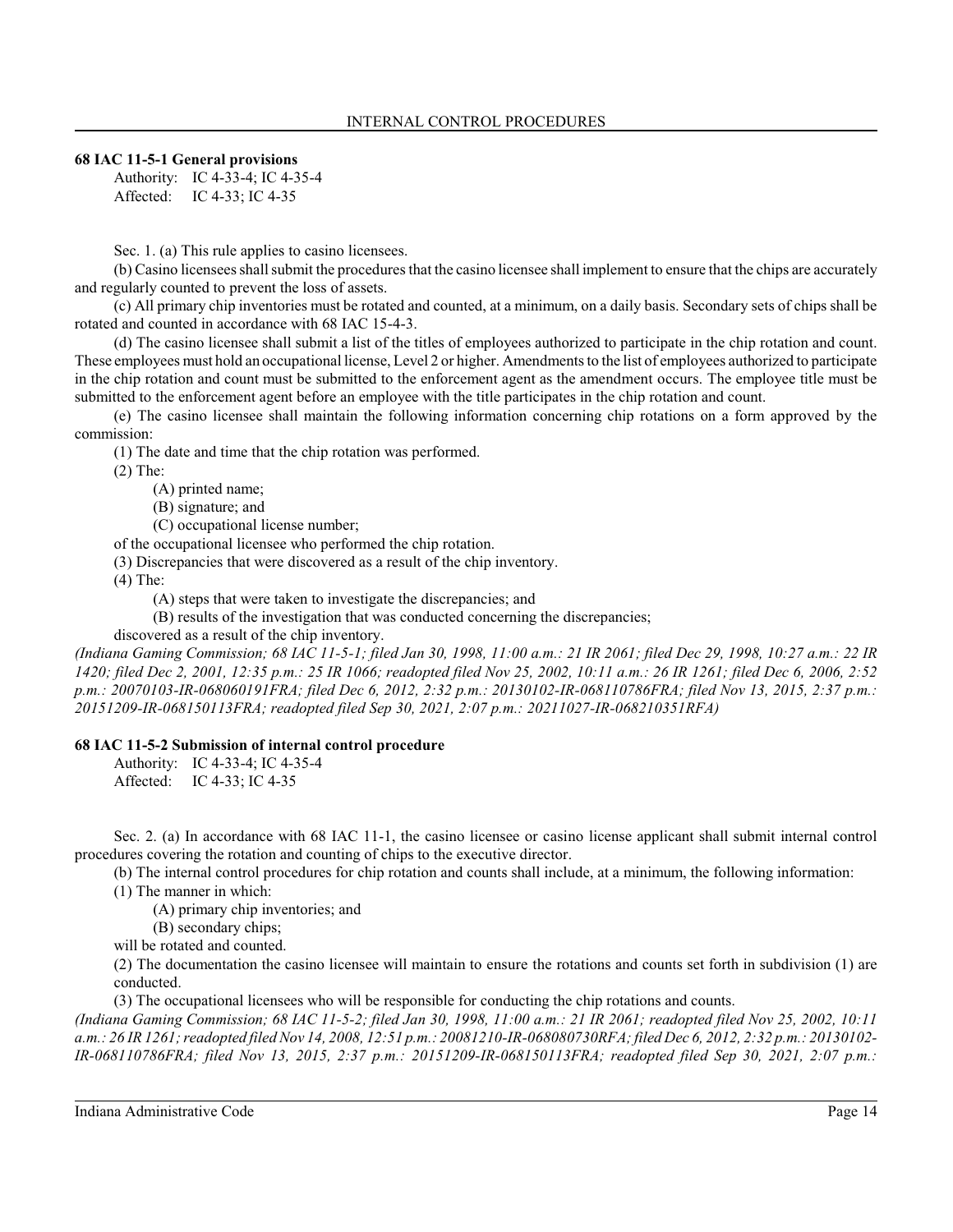*20211027-IR-068210351RFA)*

# **Rule 6. Jet Sort Testing**

**68 IAC 11-6-1 General provisions** *(Repealed)*

Sec. 1. *(Repealed by Indiana Gaming Commission; filed Nov 13, 2015, 2:37 p.m.: 20151209-IR-068150113FRA)*

## **Rule 7. Sensitive Key Control**

#### **68 IAC 11-7-1 General provisions**

Authority: IC 4-33-4; IC 4-35-4 Affected: IC 4-33; IC 4-35

Sec. 1. (a) This rule applies to casino licensees.

(b) For the purposes of this rule, "sensitive keys" means keys that either management or the commission considers sensitive to the casino licensee's operation and therefore require strict control over custody and issuance. The term includes, but is not limited to, keys that will allow access to the following:

(1) Currency.

(2) Chips.

(3) Electronic gaming devices.

(4) An item that would affect the integrity or outcome of a game.

*(Indiana Gaming Commission; 68 IAC 11-7-1; filed Jul 18, 1996, 8:55 a.m.: 19 IR 3302; readopted filed Nov 25, 2002, 10:11 a.m.: 26 IR 1261; filed Dec 6, 2006, 2:52 p.m.: 20070103-IR-068060191FRA; filed Dec 6, 2012, 2:32 p.m.: 20130102-IR-068110786FRA; filed Nov 13, 2015, 2:37 p.m.: 20151209-IR-068150113FRA; readopted filed Sep 30, 2021, 2:07 p.m.: 20211027- IR-068210351RFA)*

#### **68 IAC 11-7-2 Submission of internal control procedure**

Authority: IC 4-33-4; IC 4-35-4 Affected: IC 4-33; IC 4-35

Sec. 2. (a) The casino licensee shall submit a list of authorized occupational licensees who have access to the sensitive keys box. These employees must hold an occupational license, Level 2 or higher. Amendments to the list of employees with authorized access must be submitted to the enforcement agent as the amendments occur.

(b) In accordance with 68 IAC 11-1, the casino licensee shall submit internal control procedures covering the control of sensitive keys to the executive director.

(c) The internal control procedures for control of sensitive keys shall include, but are not limited to, the following:

(1) The location of all sensitive keys boxes.

(2) The sensitive key:

(A) name;

(B) location;

(C) custodian; and

(D) occupational licensees authorized to sign out the sensitive key.

(3) The location and custodian of duplicate sensitive keys.

(d) Each sensitive key box custodian shall be issued a sensitive key access list noting authorized occupational licensees, by title and occupational license level, who may access each sensitive key.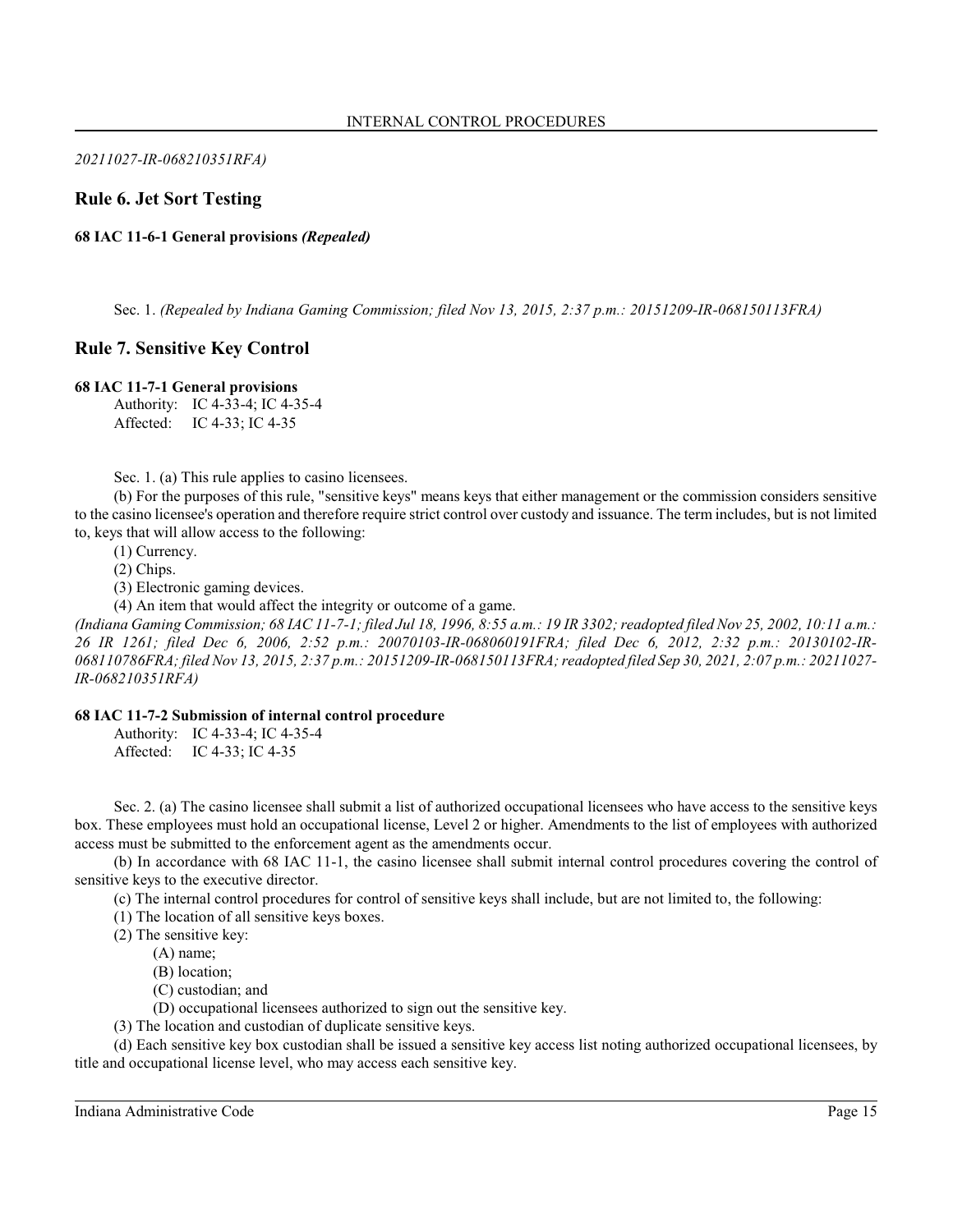(e) Unless otherwise provided, whenever two (2) sensitive keys are required to access a controlled area:

(1) the keys shall be issued to different occupational licensees; and

(2) each key shall be signed out independently.

(f) A sensitive keys access list shall be maintained at the sensitive keys box and a copy given to the enforcement agent. The sensitive keys access list shall include the following:

(1) The name of sensitive key.

(2) The location of the sensitive key.

(3) The custodian of the sensitive key.

(4) The quantity of the sensitive keys.

(5) The level of occupational licensees authorized to sign out the sensitive key, any applicable escort requirements, and any specific limitations.

(6) The custodian of duplicate keys.

(g) If the executive director determines, at any time, that approved internal control procedures are not adequate to ensure compliance with IC 4-33, IC 4-35, and thistitle, the executive director may direct the casino licensee, in writing, to amend its internal control procedure in accordance with 68 IAC 11-1-4. *(Indiana Gaming Commission; 68 IAC 11-7-2; filed Jul 18, 1996, 8:55 a.m.: 19 IR 3302; readopted filed Nov 25, 2002, 10:11 a.m.: 26 IR 1261; filed Dec 6, 2006, 2:52 p.m.: 20070103-IR-068060191FRA; filed Dec 6, 2012, 2:32 p.m.: 20130102-IR-068110786FRA;readopted filed Sep 19, 2018, 4:09 p.m.: 20181017-IR-068180283RFA)*

#### **68 IAC 11-7-3 Sensitive keys log**

Authority: IC 4-33-4; IC 4-35-4 Affected: IC 4-33; IC 4-35

Sec. 3. (a) The casino licensee shall maintain a sensitive keys log on a form approved by the commission. The sensitive keys log shall include, but not be limited to, the following:

(1) The date.

(2) The time the key is signed in and out.

(3) The key name.

(4) The printed name, signature, and occupational license number of the occupational licensee obtaining and returning the key.

(b) Sensitive keys shall be returned to custody and signed in by the same occupational licensee they were issued to unless there is a documented change of shift.

(c) Sensitive keys that must be passed on at the change of shift must be identified by the casino licensee and indicate the procedural controls over the transfer of the sensitive keys. *(Indiana Gaming Commission; 68 IAC 11-7-3; filed Jul 18, 1996, 8:55 a.m.: 19 IR 3303; readopted filed Nov 25, 2002, 10:11 a.m.: 26 IR 1261; readopted filed Nov 14, 2008, 12:51 p.m.: 20081210-IR-068080730RFA; filed Dec 6, 2012, 2:32 p.m.: 20130102-IR-068110786FRA;readopted filed Sep 19, 2018, 4:09 p.m.: 20181017-IR-068180283RFA)*

## **68 IAC 11-7-4 Replacement of sensitive keys**

Authority: IC 4-33-4; IC 4-35-4 Affected: IC 4-33; IC 4-35

Sec. 4. (a) The casino licensee shall submit procedures relating to the replacement of broken, lost, or missing sensitive keys. These procedures shall include, at a minimum, the following:

(1) Identifying those critical sensitive keys that require immediate changing of the locks.

(2) If a sensitive key is broken, including procedures as to:

(A) which occupational licensee shall receive and replace the broken key; and

(B) disposition of the broken key.

(b) When a sensitive key is determined to have been lost, missing, or taken fromthe premises, the casino licensee shall perform an immediate investigation. The investigation will be documented on an incident record. A copy of the incident report shall be given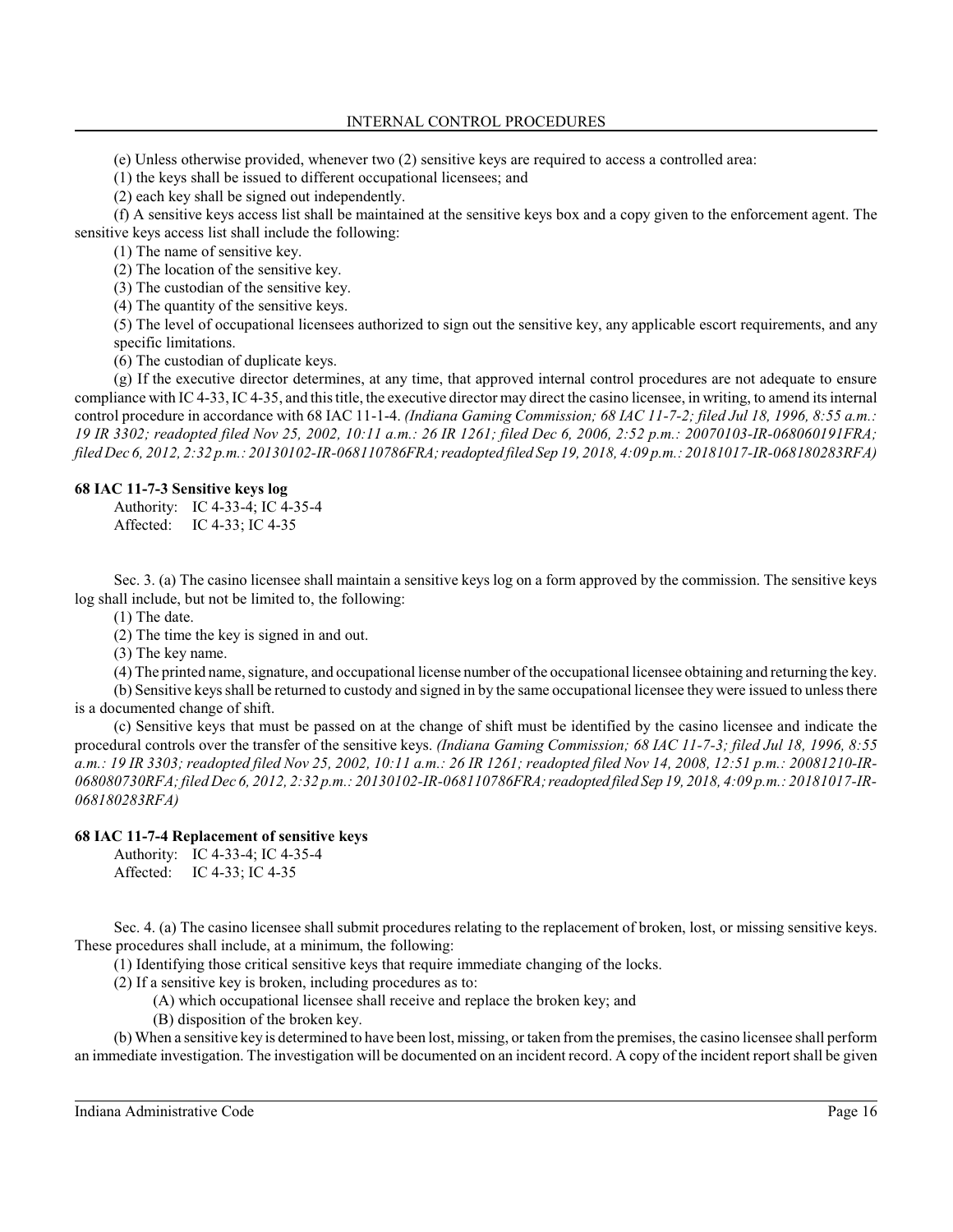to the enforcement agent immediately. The record shall be kept in accordance with section 5 of this rule.

(c) Only those individuals with an occupational license, Level 1 shall be authorized to have sensitive keys duplicated. *(Indiana Gaming Commission; 68 IAC 11-7-4; filed Jul 18, 1996, 8:55 a.m.: 19 IR 3303; readopted filed Nov 25, 2002, 10:11 a.m.: 26 IR 1261; filed Dec 6, 2006, 2:52 p.m.: 20070103-IR-068060191FRA; filed Dec 6, 2012, 2:32 p.m.: 20130102-IR-068110786FRA; readopted filed Sep 19, 2018, 4:09 p.m.: 20181017-IR-068180283RFA)*

#### **68 IAC 11-7-4.1 Maintenance of keys by master**

Authority: IC 4-33-4-1; IC 4-33-4-2; IC 4-33-4-3 Affected: IC 4-33

Sec. 4.1. (a) The riverboat licensee or riverboat license applicant shall submit, in writing, the manner in which the master of the vessel will maintain sensitive keys. The information to be submitted in the plan shall include, at a minimum, the following:

(1) The titles and positions of those individuals on the navigational crew who must have access to the keys.

(2) The location in which the keys will be maintained.

(3) The manner in which access to the keys will be restricted to the individuals listed in subdivision (1).

(4) The list of keys that will be maintained by the master.

(5) The manner in which the master or the master's designee will gain access to the keys.

(6) The documentation that will be maintained by the master, the riverboat licensee, or both, at any time that the master accesses the keys.

(7) The manner in which the remaining keys will be secured after the master or his designee has gained access to the keys.

(8) Any other information deemed necessary by the commission or the riverboat licensee to ensure compliance with the Act and this title.

(b) The executive director may, in writing, advise the riverboat licensee that the plan submitted in subsection (a) is not sufficient. The executive director shall advise the riverboat licensee of those areas of the submission that need to be modified. The riverboat licensee shall resubmit the plan. The same procedure shall be followed until an approved plan is achieved.

(c) The executive director may advise the riverboat licensee, at any time, after a plan is submitted, that revisions to the plan must be made if such revisions are necessary to ensure compliance with the Act and thistitle. *(Indiana Gaming Commission; 68 IAC 11-7-4.1; filed Aug 20, 1997, 7:11 a.m.: 21 IR 15; readopted filed Nov 25, 2002, 10:11 a.m.: 26 IR 1261; readopted filed Nov 14, 2008, 12:51 p.m.: 20081210-IR-068080730RFA; readopted filed Nov 24, 2014, 10:49 a.m.: 20141224-IR-068140402RFA; readopted filed Nov 24, 2020, 2:41 p.m.: 20201223-IR-068200446RFA)*

## **68 IAC 11-7-5 Records**

Authority: IC 4-33-4; IC 4-35-4 Affected: IC 4-33; IC 4-35

Sec. 5. The casino licensee shall do the following:

(1) Maintain the records required by this rule for a minimum of one (1) year.

(2) Allow the commission access to or copies of the records maintained under this rule upon request by the commission. *(Indiana Gaming Commission; 68 IAC 11-7-5; filed Jul 18, 1996, 8:55 a.m.: 19 IR 3303; readopted filed Nov 25, 2002, 10:11 a.m.: 26 IR 1261; readopted filed Nov 14, 2008, 12:51 p.m.: 20081210-IR-068080730RFA; filed Dec 6, 2012, 2:32 p.m.: 20130102-IR-068110786FRA; readopted filed Sep 19, 2018, 4:09 p.m.: 20181017-IR-068180283RFA)*

# **Rule 8. Handling of Cash at Gaming Tables**

#### **68 IAC 11-8-1 General provisions**

Authority: IC 4-33-4; IC 4-35-4 Affected: IC 4-33; IC 4-35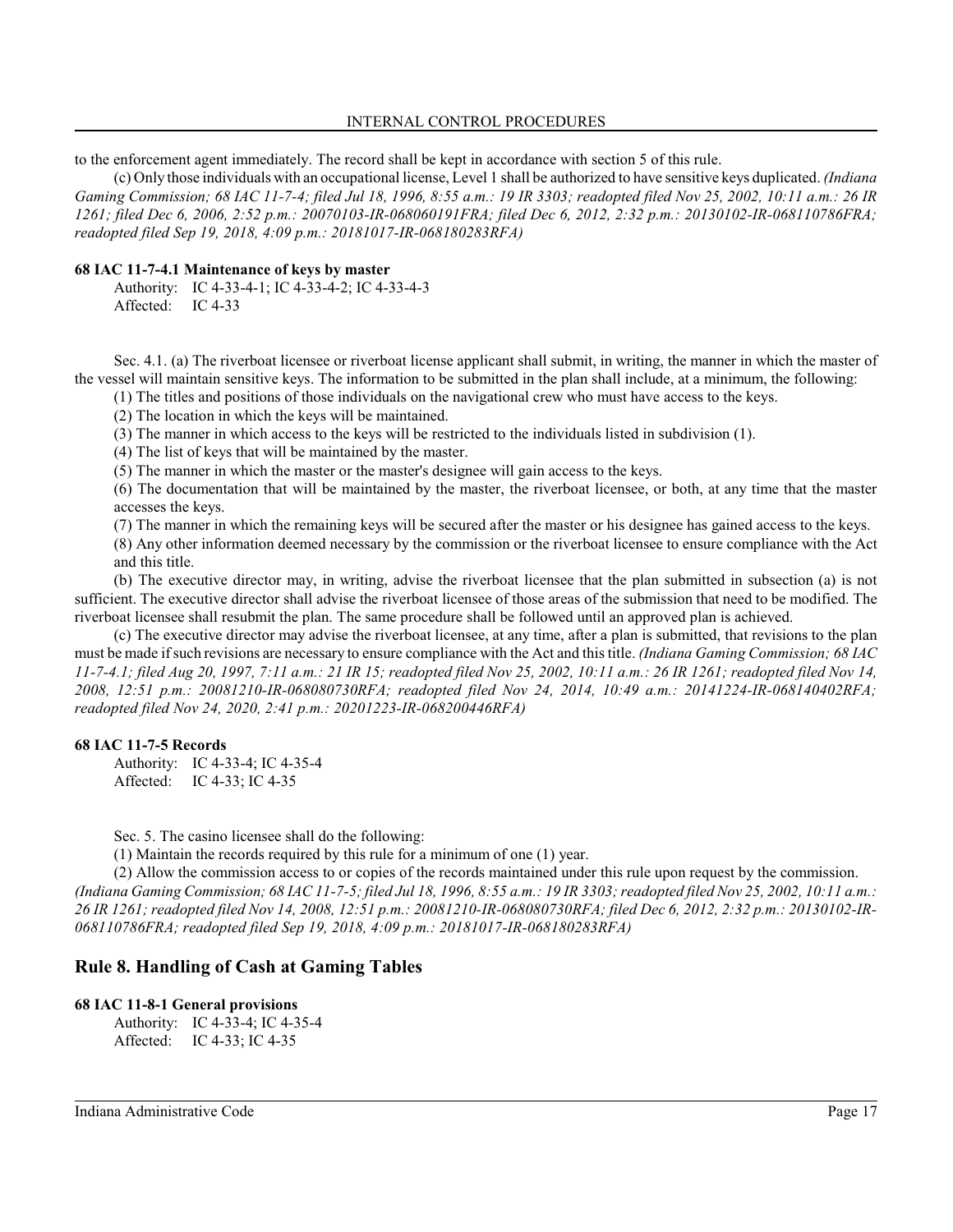Sec. 1. (a) This rule applies to casino licensees.

(b) As used in this rule, "cash" means the following:

(1) Cash.

(2) Cash equivalent.

(3) A coupon issued by the casino licensee that may be exchanged for chips.

*(Indiana Gaming Commission; 68 IAC 11-8-1; filed Jul 18, 1996, 8:55 a.m.: 19 IR 3303; readopted filed Nov 25, 2002, 10:11 a.m.: 26 IR 1261; readopted filed Nov 14, 2008, 12:51 p.m.: 20081210-IR-068080730RFA; filed Dec 6, 2012, 2:32 p.m.: 20130102-IR-068110786FRA; filed Nov 13, 2015, 2:37 p.m.: 20151209-IR-068150113FRA; readopted filed Sep 30, 2021, 2:07 p.m.: 20211027- IR-068210351RFA)*

#### **68 IAC 11-8-2 Presentation of cash or coupons**

Authority: IC 4-33-4-1; IC 4-33-4-2; IC 4-33-4-3 Affected: IC 4-33

Sec. 2. (a) Whenever cash or a coupon is presented by a player at a gaming table for exchange of gaming chips, the following procedures and requirements shall be observed:

(1) The cash shall be spread on the top of the gaming table by the dealer or box person accepting it in full view of the following:

- (A) The player who presented it.
- (B) The pit boss or the equivalent assigned to such gaming table.
- (C) The surveillance system.

(2) The cash value amount shall be verbalized by the dealer or box person accepting it in a tone of voice calculated to be heard by the player and the pit boss or the equivalent assigned to such gaming table.

(3) Immediately after the cash value is announced, the cash shall be moved away from the player and the dealer or box person shall display the equivalent amount of chips in full view of the following:

- (A) The player.
- (B) The pit boss or the equivalent assigned to such gaming table.
- (C) The surveillance system.

The chips shall then be presented to the player.

(4) Immediately after the chips have been presented to the player, the cash shall be taken from the top of the gaming table and placed by the dealer or box person into the drop box attached to the gaming table.

(b) No cash wagers shall be allowed to be placed at any gaming table. The cash shall be converted to chips prior to acceptance of a wager. *(Indiana Gaming Commission; 68 IAC 11-8-2; filed Jul 18, 1996, 8:55 a.m.: 19 IR 3303; readopted filed Nov 25, 2002, 10:11 a.m.: 26 IR 1261; readopted filed Nov 14, 2008, 12:51 p.m.: 20081210-IR-068080730RFA; readopted filed Nov 24, 2014, 10:49 a.m.: 20141224-IR-068140402RFA; filed Nov 13, 2015, 2:37 p.m.: 20151209-IR-068150113FRA; readopted filed Sep 30, 2021, 2:07 p.m.: 20211027-IR-068210351RFA)*

## **68 IAC 11-8-3 Voiding of coupons**

Authority: IC 4-33-4; IC 4-35-4 Affected: IC 4-33; IC 4-35

Sec. 3. A casino licensee shall require the coupon to be voided upon acceptance by the dealer or box person, in a manner approved by the commission, so as to preclude its subsequent use. *(Indiana Gaming Commission; 68 IAC 11-8-3; filed Jul 18, 1996, 8:55 a.m.: 19 IR 3304; readopted filed Nov 25, 2002, 10:11 a.m.: 26 IR 1261; readopted filed Nov 14, 2008, 12:51 p.m.: 20081210- IR-068080730RFA; filed Dec 6, 2012, 2:32 p.m.: 20130102-IR-068110786FRA; readopted filed Sep 19, 2018, 4:09 p.m.: 20181017- IR-068180283RFA)*

# **Rule 9. Child Support Obligors**

Indiana Administrative Code Page 18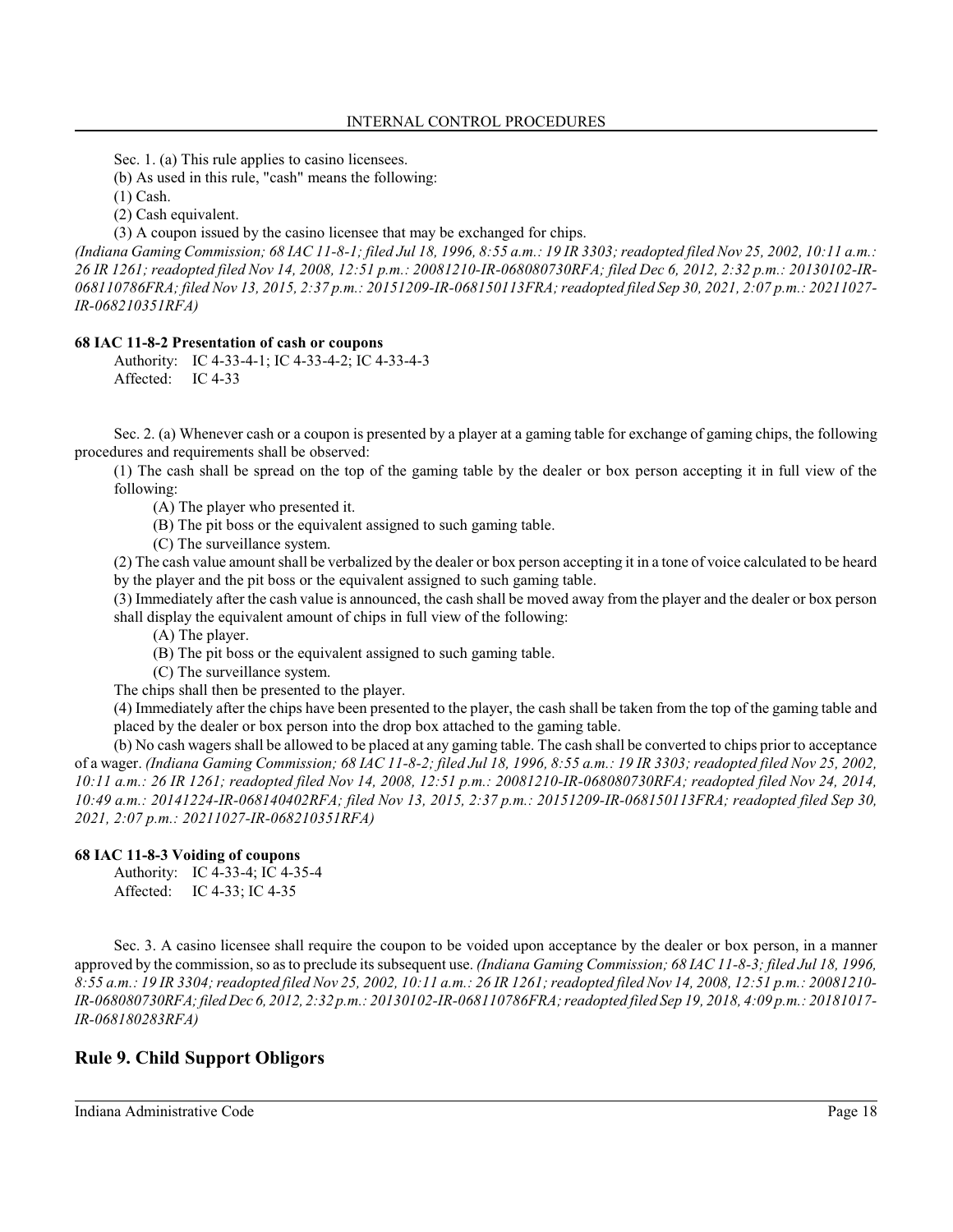#### **68 IAC 11-9-1 Definitions**

Authority: IC 4-33-4; IC 4-35-4 Affected: IC 4-33-4-27; IC 4-35-4-16

Sec. 1. As used in this rule, "obligor" means a person whose support obligation is enforced by the child support bureau in accordance with IC 31-25. *(Indiana Gaming Commission; 68 IAC 11-9-1; filed Jul 14, 2011, 1:36 p.m.: 20110810-IR-068100546FRA; readopted filed Oct 24, 2017, 2:47 p.m.: 20171122-IR-068170350RFA)*

#### **68 IAC 11-9-2 Internal controls**

Authority: IC 4-33-4; IC 4-35-4 Affected: IC 4-33-4-27; IC 4-35-4-16

Sec. 2. (a) The casino licensee or trustee shall submit to the executive director internal control procedures concerning the withholding of cash winnings from delinquent obligors in accordance with 68 IAC 11-1.

(b) The internal control procedures for withholding cash winnings from delinquent obligors shall include, without limitation, the following:

(1) The procedure by which the casino licensee or trustee shall distribute information obtained from the bureau under IC 4-33- 4-27 or IC 4-35-4-16 to the persons whose job functions require them to participate in the process of withholding cash winnings from delinquent obligors.

(2) The job titles of the persons employed by the casino licensee or trustee who are responsible for receiving and disseminating the information that the casino licensee or trustee receives from the bureau.

(3) The method that the casino licensee or trustee proposes for keeping confidential information from being disseminated improperly.

(4) The manner in which the casino licensee or trustee will inform the obligor of appeal rights under the bureau's rules.

(5) The manner in which the casino licensee or trustee will communicate with the bureau when the casino licensee or trustee has withheld monies under IC 4-33-4-27 or IC 4-35-4-16.

(6) The manner in which the casino licensee or trustee will transmit the withheld funds to the bureau.

(7) The name of the department within the casino licensee's or trustee's organization that will communicate with the bureau.

(8) Alternative measures that the casino licensee or trustee will utilize in case of a malfunction or emergency.

(9) The job titles of the persons employed by the casino licensee or trustee who are responsible for communicating to the bureau the information described in IC 4-33-4-27(b)(2)(B) or IC 4-35-4-16(b)(2)(B).

(10) The job titles of the persons employed by the casino licensee or trustee who are responsible for issuing to the obligor the receipt described in IC 4-33-4-27(b)(2)(C) or IC 4-35-4-16(b)(2)(C).

(11) The measures the casino licensee or trustee will take to ensure compliance with:

(A) IC 4-33-4-27 or IC 4-35-4-16; and

(B) this rule.

(12) Any other information the commission or the executive director deems necessary to ensure compliance with: (A) IC 4-33-4-27 or IC 4-35-4-16; and

(B) this rule.

*(Indiana Gaming Commission; 68 IAC 11-9-2; filed Jul 14, 2011, 1:36 p.m.: 20110810-IR-068100546FRA; readopted filed Oct 24, 2017, 2:47 p.m.: 20171122-IR-068170350RFA)*

#### **68 IAC 11-9-3 Quarterly statements**

Authority: IC 4-33-4; IC 4-35-4 Affected: IC 4-33-4-27; IC 4-35-4-16

Sec. 3. (a) The casino licensee or trustee shall prepare and submit quarterly to the commission a summary of cash winnings